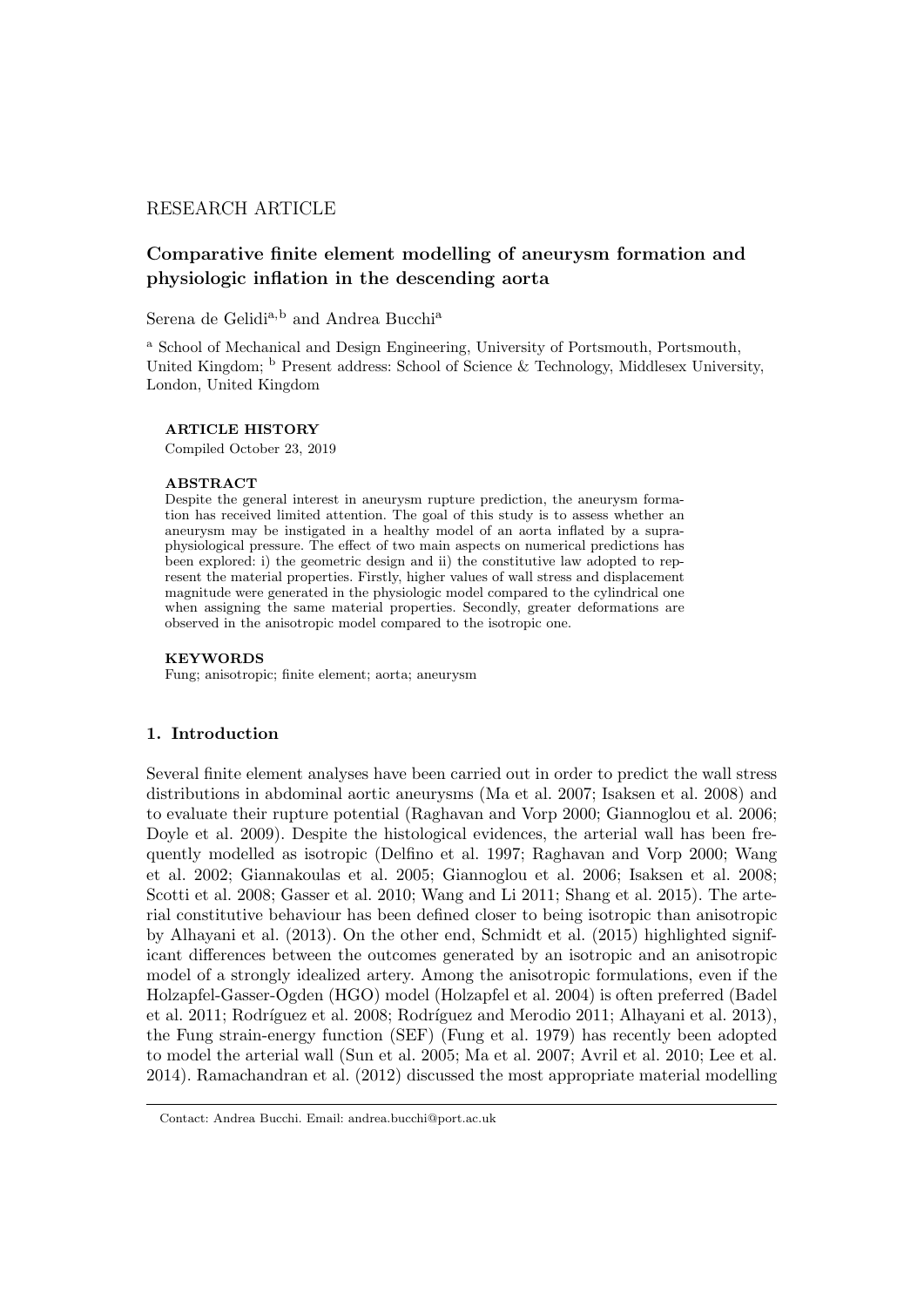choices to estimate the wall tension distribution, comparing Laplace law, Fung-type and isotropic polynomial strain-energy function (SEF). When the geometry is the only patient-specific information available, it has been concluded that the modelling choices have minimal impact on aneurysms wall tension evaluation [\(Ramachandran](#page-24-6) [et al. 2012\)](#page-24-6).

Finite elements simulations rarely focus on the understanding of how an aneurysm is instigated in arteries. As an example, [Badel et al.](#page-21-1) [\(2011\)](#page-21-1) simulated the inflation of a mouse carotid artery, modelled as a perfect cylinder, but no aneurysm was initiated. Historically, the topic of aneurysm formation in hyperelastic materials [\(Han 2007;](#page-23-5) [Fu](#page-22-5) [et al. 2012,](#page-22-5) [2008;](#page-22-6) [Badel et al. 2013;](#page-21-3) [Alhayani et al. 2013\)](#page-21-0) has been addressed as a buckling problem from a macroscopic point of view. [Han](#page-23-5) [\(2007\)](#page-23-5) concluded that arteries may buckle and become tortuous due to the application of a high internal pressure even when the axial stretch ratio is below a certain value. The critical buckling pressure is proportional to the axial stretch ratio and to the wall stiffness [\(Han 2007\)](#page-23-5). However, the arterial wall was modelled as thin and linear elastic. [Fu et al.](#page-22-5) [\(2012\)](#page-22-5) demonstrated that the aneurysm formation can be modelled as a bifurcation phenomenon induced by geometrical and material imperfections. In this study, the initiation pressure is defined by two main features. Firstly, the uniform inflation solution ceases to be stable as soon as the pressure reaches such value. Secondly, the near-critical bifurcated deformation is a bulge, of precisely the same form that has been observed experimentally [\(Fu et al. 2008\)](#page-22-6). Lately, [Lee et al.](#page-23-4) [\(2014\)](#page-23-4) investigated the mechanical buckling and post-buckling behaviour of arteries in order to identify the inter-relationship between the artery buckling and aneurysms. They concluded that the shape and the curvature of the aneurysmal wall surface can lead to higher peaks in axial wall stresses, thus increasing the risk of an aneurysm rupture. Further studies focused on the buckling mechanisms leading to vessel tortuosity. [Badel et al.](#page-21-3) [\(2013\)](#page-21-3) showed that the tortuosity of veins is increased when their axial pre-stretch decreases and when their behaviour becomes more anisotropic. [Alhayani et al.](#page-21-0) [\(2013\)](#page-21-0) adopted the modified Riks method to instigate the bulge formation in isotropic, using Neo-Hookean SEF, and anisotropic, using Holzapfel-type SEF, arterial models. However, the material properties presented by [Alhayani et al.](#page-21-0) [\(2013\)](#page-21-0) appear to be idealised and not fully supported by an experimental test.

The aim of this study is to investigate the buckling of the descending aorta by assigning specific mechanical properties to the thoracic and abdominal regions. To the best of the authors knowledge, the combination of specific material properties along the same FE model of the arterial tree is novel as generally a single set of properties is assigned to the whole geometry. The mechanical behaviour of each district has been characterized by means of up-to-date techniques as presented in a previous work [\(de Gelidi 2016\)](#page-22-7). Among the anisotropic models available in literature, the Fung SEF has been selected to model the experimental responses [\(Appendix\)](#page-20-0). Differently from the HGO model, Fung SEF focusses on the phenomenological aortic behaviour, neglecting an explicit characterization of the fibres orientation. The dispersion and angle of fibres, required by the HGO model, need to be quantified by microscopic analyses that are beyond the aim of this research. Furthermore, given the limited attention reserved in literature, the application of the Fung model to study aneurysm formation is among the novelties of the present work. Two FE geometries have been designed to investigate the aneurysm appearance in a descending aorta: 1) a cylindrical idealised model and 2) a more physiologic one. Whilst each design features the same Fung orthotropic model parameters, the comparison between their predictions appears unique in literature. In order to predict any eventual elastic instability during inflation, the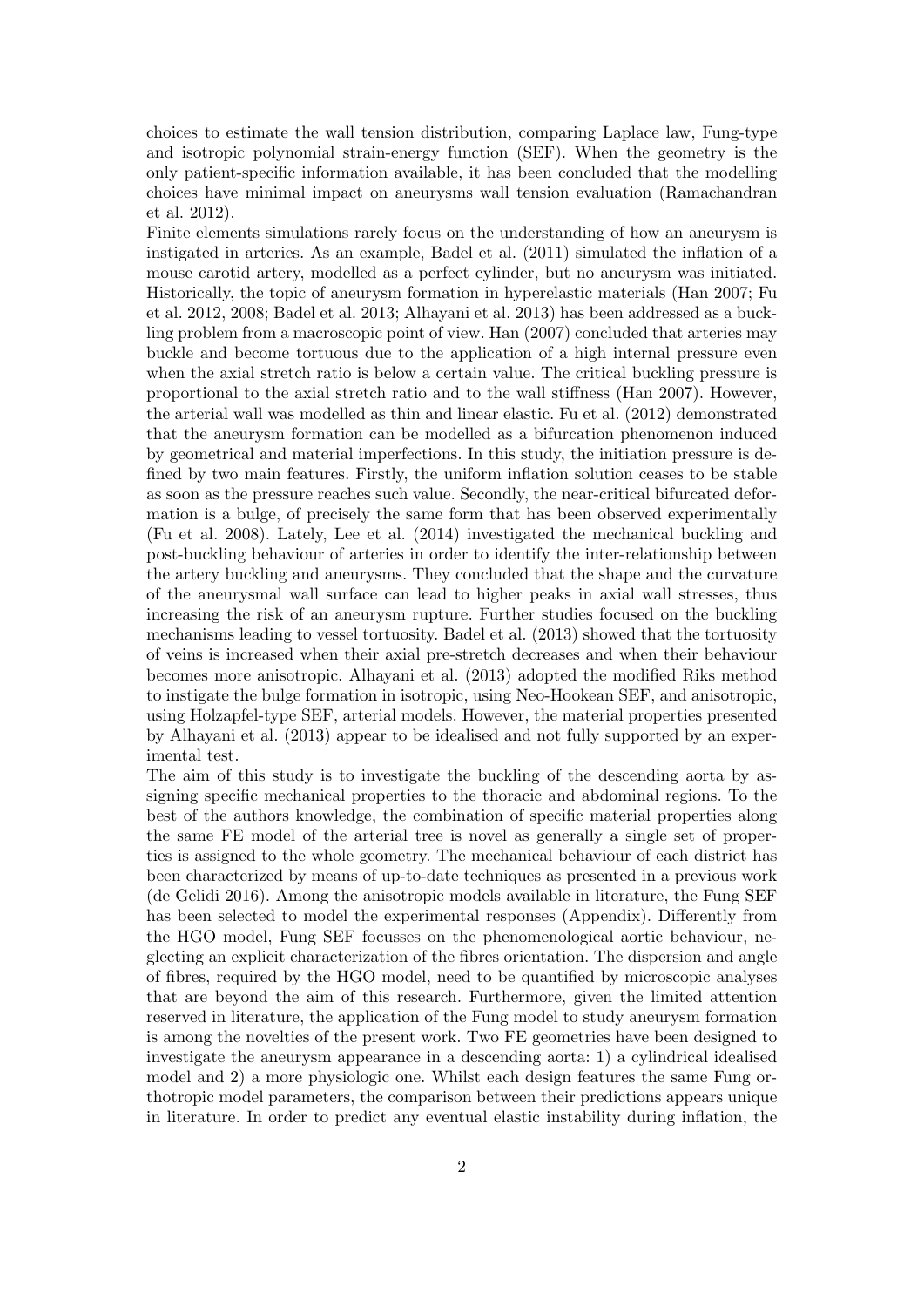modified Riks method [\(Riks 1979;](#page-24-7) [Crisfield 1981\)](#page-22-8) is adopted in a similar fashion as by [Bucchi and Hearn](#page-21-4) [\(2013a,](#page-21-4)[b\)](#page-21-5) and [Alhayani et al.](#page-21-0) [\(2013\)](#page-21-0). This algorithm provides a load proportional factor (LPF) to be interpreted as a multiplier of the initial arbitrary load (pressure) applied to the lumen surface. Below the maximum LPF, the model deforms uniformly. The peak in the LPF value, instead, represents the critical pressure that causes the aneurysm formation, hence instability. Furthermore, in analogy to [Schmidt](#page-24-3) [et al.](#page-24-3) [\(2015\)](#page-24-3), the same physiologic design has been described by means of a specific isotropic and anisotropic material properties aiming to investigate the effect of the material modelling choices on FE outcomes.

#### 2. Materials and methods

#### 2.1. Preliminary assumptions

Residual stresses [\(Chuong and Fung 1986;](#page-22-9) [Vaishnav and Vossoughi 1987\)](#page-25-3) were not measured, analogously to [Deplano et al.](#page-22-10) [\(2016\)](#page-22-10). Material parameters taking into account residual stresses were found to be not significantly different from the ones neglecting them [\(Labrosse et al. 2009\)](#page-23-6). Furthermore, the stress in the load-free configuration, in which the arterial wall is not subjected to any loads, is assumed to be negligible [\(Raghavan and Vorp 2000;](#page-24-0) [Wang et al. 2002;](#page-25-0) [Georgakarakos et al. 2010\)](#page-22-11). Accordingly, the same assumption has been made for the models presented in this investigation.

In addition, although the aorta consists of three layers [\(Holzapfel et al. 2000;](#page-23-7) [Drake](#page-22-12) [et al. 2010\)](#page-22-12), only a single layer [\(Doyle et al. 2007;](#page-22-13) [Badel et al. 2011;](#page-21-1) [Maher et al.](#page-23-8) [2012;](#page-23-8) [Lee et al. 2014\)](#page-23-4) has been modelled in the present study. This choice is consistent with the experimental methodology adopted by [de Gelidi](#page-22-7) [\(2016\)](#page-22-7), since the layers have not been tested separately. Thus, the overall response of the aortic samples has been assigned to the computational model of the entire wall.

In order to isolate the effect of the pressure, the ageing of the tissue has been neglected. Finally, no contact with the spine and organs is taken into account in the simulations.

### <span id="page-2-0"></span>2.2. FE geometries

Two designs were generated, both intended as a simplification of a descending aorta. A graphical outline of the designs is displayed in Figure [1.](#page-10-0)

## [Figure 1 about here.]

The first model consists into a cylindrical hollow geometry of which the total length is 335 mm. The internal diameter measures 20 mm and its wall thickness is equal to 1.64 mm along the whole geometry. Such value of thickness has been obtained in a previous study [\(de Gelidi et al. 2017\)](#page-22-14). The material properties (Section [2.3\)](#page-3-0) of the upper half of the model refer to the thoracic aorta, instead the behaviour of the inferior sector to the abdominal aorta. Such discontinuity of material properties appears not easily avoidable. After a sensitivity study, a mesh of 21376 C3D8H elements (Rodríguez et al. [2008;](#page-24-4) [Fehervary et al. 2016\)](#page-22-15), 64 in circumferential direction and 334 in longitudinal direction (equally distributed in the thoracic and abdominal segment), is generated. Since the present work does not focus on the gradient of stress generated across the wall, a single element was assigned for each model across the arterial wall. Although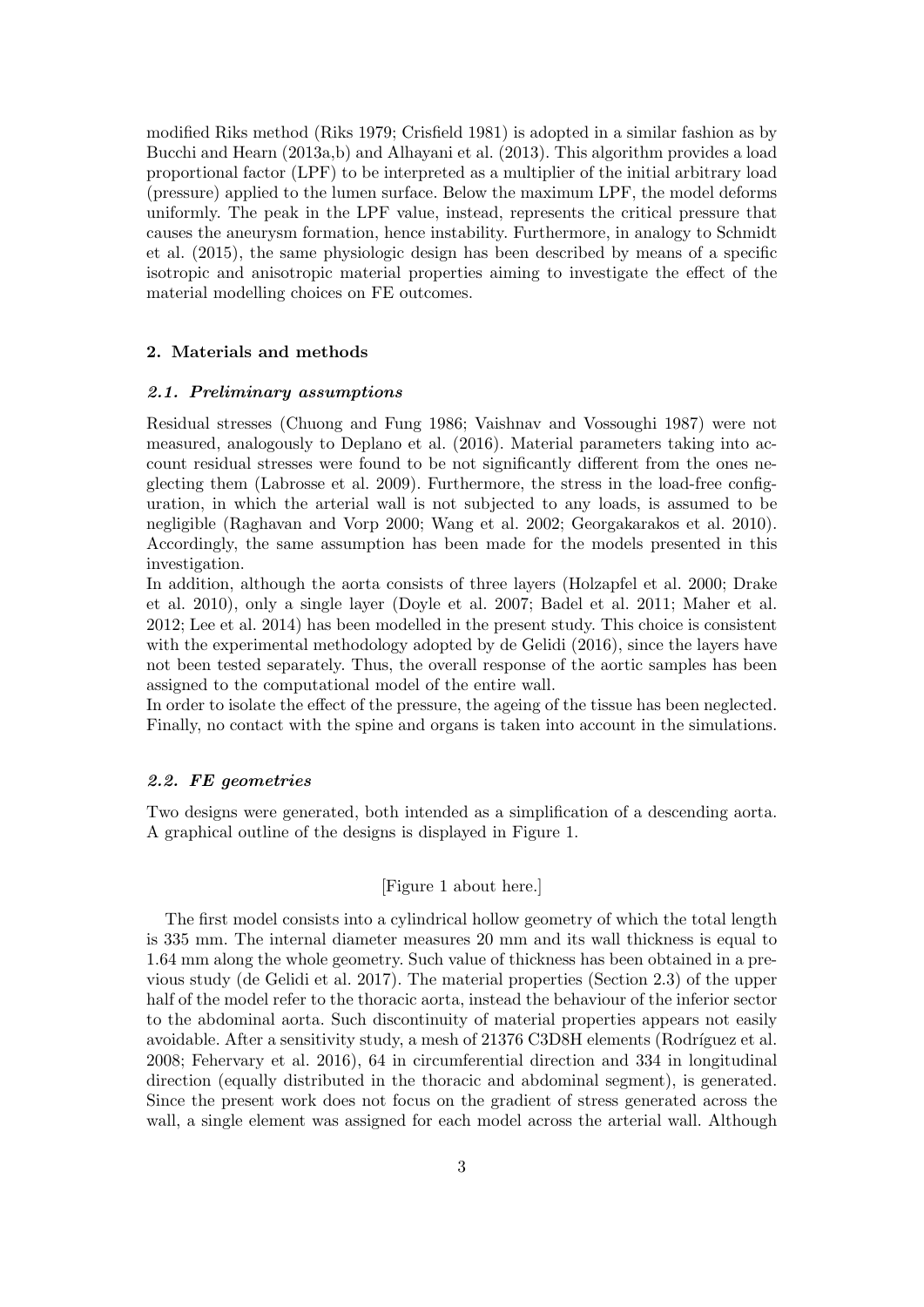it is uncommon in the literature to report the number of elements for each direction, [Takizawa et al.](#page-25-4) [\(2010\)](#page-25-4) observed comparable results using one or two elements across the thickness. However, mesh convergence tests have been carried out to compare the maximum stress obtained when one, two, three or four elements mesh the wall thickness.

The second model is conceived as a more realistic human descending aorta. The values of length, diameter and wall thickness adopted for this design refer to a data set originally tabulated by [Noordergraaf](#page-23-9) [\(1956\)](#page-23-9) and successively updated, for the lower abdominal aorta, by [Westerhof et al.](#page-25-5) [\(1969\)](#page-25-5). Recently, [Wang and Parker](#page-25-6) [\(2004\)](#page-25-6) adjusted such dimensions to produce a realistic human arterial tree. Thus, according to the nomenclature presented in [Wang and Parker](#page-25-6) [\(2004\)](#page-25-6) the following segment of the arterial tree were adopted: Thoracic aorta I and II, Abdominal aorta I to IV. All the details are reported in Table [1.](#page-17-0)

## [Table 1 about here.]

As a result, a tapering of the aorta from the thoracic to abdominal district can be appreciated as both the diameter and the thickness progressively decrease. The total length (335 mm) matches the idealised cylindrical model. However, the thoracic sector (156 mm) is shorter than the abdominal one (179 mm). Once again, specific material properties are assigned to each region. A mesh of 21440 C3D8H elements is generated, 64 elements in circumferential direction and 335 in longitudinal direction (in the specific 156 for the thoracic segment and 179 for the abdominal).

#### <span id="page-3-0"></span>2.3. Anisotropic material model

The material properties assigned to the Fung orthotropic formulation in Abaqus are based on the parameters obtained from the fitting procedure described in a previ-ous work [\(de Gelidi 2016\)](#page-22-7). In Abaqus (v. 6.14, Dassault Systèmes S.A., France), the generalized Fung strain-energy potential has the following form:

$$
W = \frac{C}{2} \left[ e^{Q(E)} - 1 \right] + \frac{1}{D} \left( \frac{J_{el}^2 - 1}{2} - \ln J_{el} \right)
$$
 (1)

where C and D are the temperature-dependent material parameters and  $J_{el}$  is the elastic volume ratio, which is assumed to be 1 for an incompressible material. The initial bulk modulus  $K_0$  depends on the initial deviatoric elasticity tensor D as follows

$$
K_0 = \frac{2}{D}.\tag{2}
$$

In order to define the full incompressibility, the hybrid formulation has been adopted and the parameter  $D$  has been set as nil for all the following models (Dassault Systèmes [2014\)](#page-22-16).

Experimental data, collected from biaxial tensile tests [\(de Gelidi 2016\)](#page-22-7), have been postprocessed by means of Matlab. The mathematical modelling of hyper-elastic materials requires the accurate identification of the fitting parameters from suitable experimental datasets. In order to describe the mechanical properties of the tissues, a nonlinear regression has been performed to model the experimental data by the Fung model (Eq. [A1](#page-20-1) and [A2](#page-20-2) in the [Appendix\)](#page-20-0). The fitting coefficients generated from this procedure are listed in Table [2](#page-18-0) for the abdominal tissue and in Table [3](#page-19-0) for the thoracic one.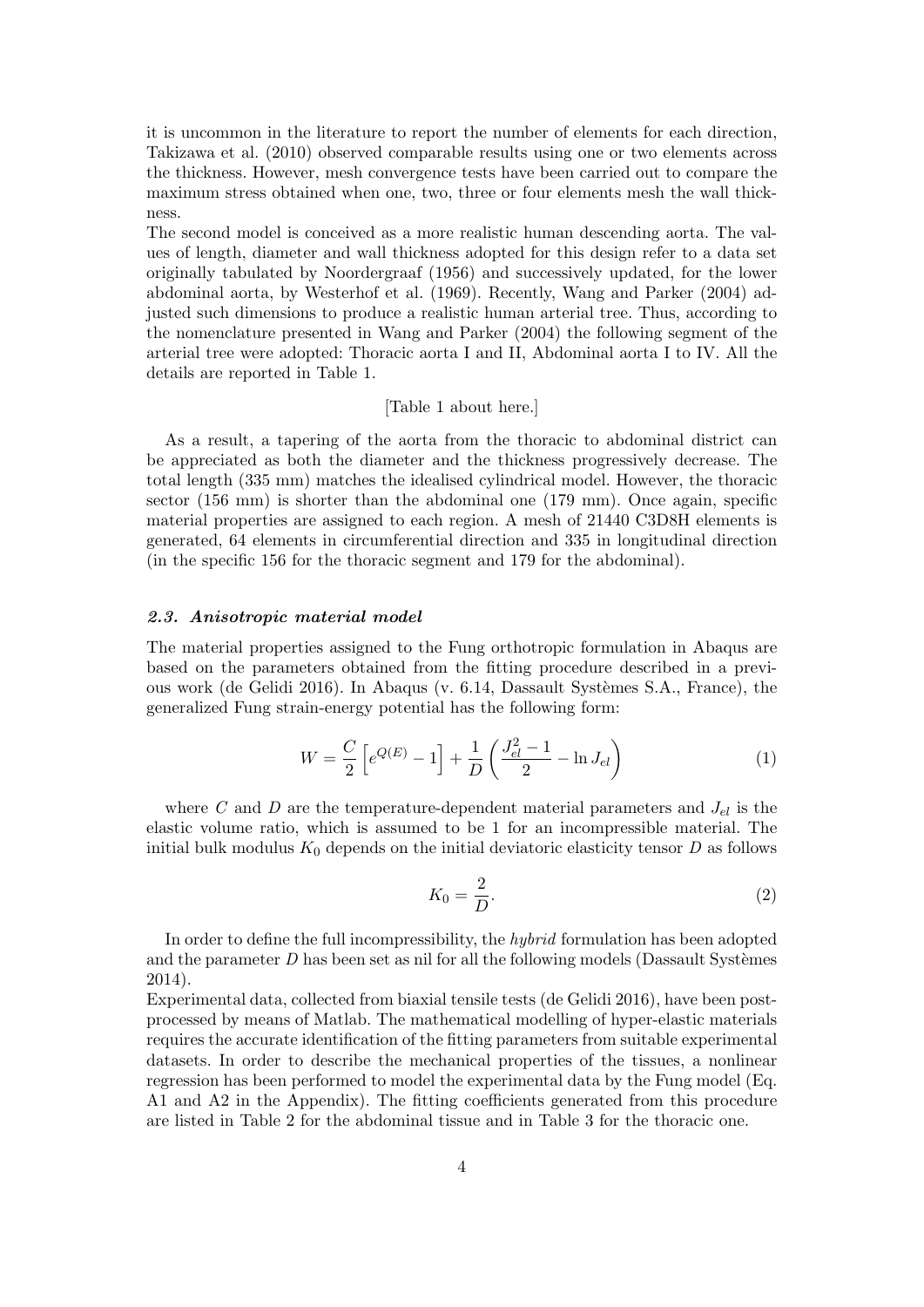The complexity of such fitting consists in taking into account three different stressstrain curves, which refer to the biaxial response in circumferential and longitudinal direction, coupled with a simple shear response [\(Appendix\)](#page-20-0). The quality of the fitting is affected by the SEF convexity requirement, which demands that all Fung parameters need to be strictly positive [\(Holzapfel 2006\)](#page-23-10).

[Table 2 about here.]

# [Table 3 about here.]

A variety of recommendations is available in the literature to verify the stability of the Fung material and its physically meaningful mechanical behaviour [\(Sun and Sacks](#page-25-7) [2005;](#page-25-7) [Pandit et al. 2005;](#page-24-8) [Holzapfel 2006;](#page-23-10) [Fan and Sacks 2014\)](#page-22-17).

The convexity has been checked by plotting the contours in the Green-Lagrange strain planes [\(Holzapfel et al. 2000;](#page-23-7) [Sun and Sacks 2005;](#page-25-7) [Holzapfel 2006;](#page-23-10) [Anssari-Benam and](#page-21-6) [Bucchi 2017\)](#page-21-6) representing the states of constant energy of the Fung SEF based on the coefficients listed in Tables [2](#page-18-0) and [3.](#page-19-0)

#### <span id="page-4-0"></span>2.4. Isotropic material model

Average stress-strain responses, collected by means of uniaxial tensile tests in a previous study [\(de Gelidi et al. 2017\)](#page-22-14), have been adopted to describe the isotropic material properties of the thoracic and abdominal segment respectively in the physiologic design. The SEF by [Marlow](#page-23-11) [\(2003\)](#page-23-11) describes such data integrating the nominal uniaxial stress  $\tau_1(\epsilon)$  over the strain interval  $[0,\epsilon^*]$ :

$$
W(\epsilon) = \int_0^{\epsilon^*} \tau_1(\epsilon) \, \mathrm{d}\epsilon. \tag{3}
$$

Differently from others constitutive models (e.g. [\(Ogden 1972\)](#page-24-9), [\(Yeoh 1993\)](#page-25-8)), it has been shown that Marlow SEF was the only one suited to predict aneurysm formation for this set of data [\(de Gelidi et al. 2017\)](#page-22-14).

#### 2.5. Boundary conditions

A supra-physiologic state, for which the arterial wall is subjected to internal pressures higher than the normal blood pressure [\(Schmidt et al. 2015\)](#page-24-3), is used to study the case of aneurysm formation. The aneurysm formation is instigated by means of the modified Riks method [\(Riks 1979;](#page-24-7) [Crisfield 1981\)](#page-22-8) while an internal inflating pressure with a starting value of 1 kPa is applied. No axial pre-stretch was applied to simulate the worst case scenario: the pre-stretch, normally ensuring arterial stability [\(Rachev](#page-24-10)  $2009$ ), rapidly decreases with ageing (Horn $\acute{\text{y}}$  et al. 2014). This condition is relaxed in order to increase the likelihood to predict aortic buckling, hence both ends were constrained for axial displacement.

Furthermore, in order to compare the FE outcomes computed by each design, a static inflation, intended to simulate a systolic pressure load, up to 16 kPa ( $\sim$  120 mmHg) has been performed.

All simulations were carried out by means of Abaqus  $(v. 6.14,$  Dassault Systèmes S.A., France).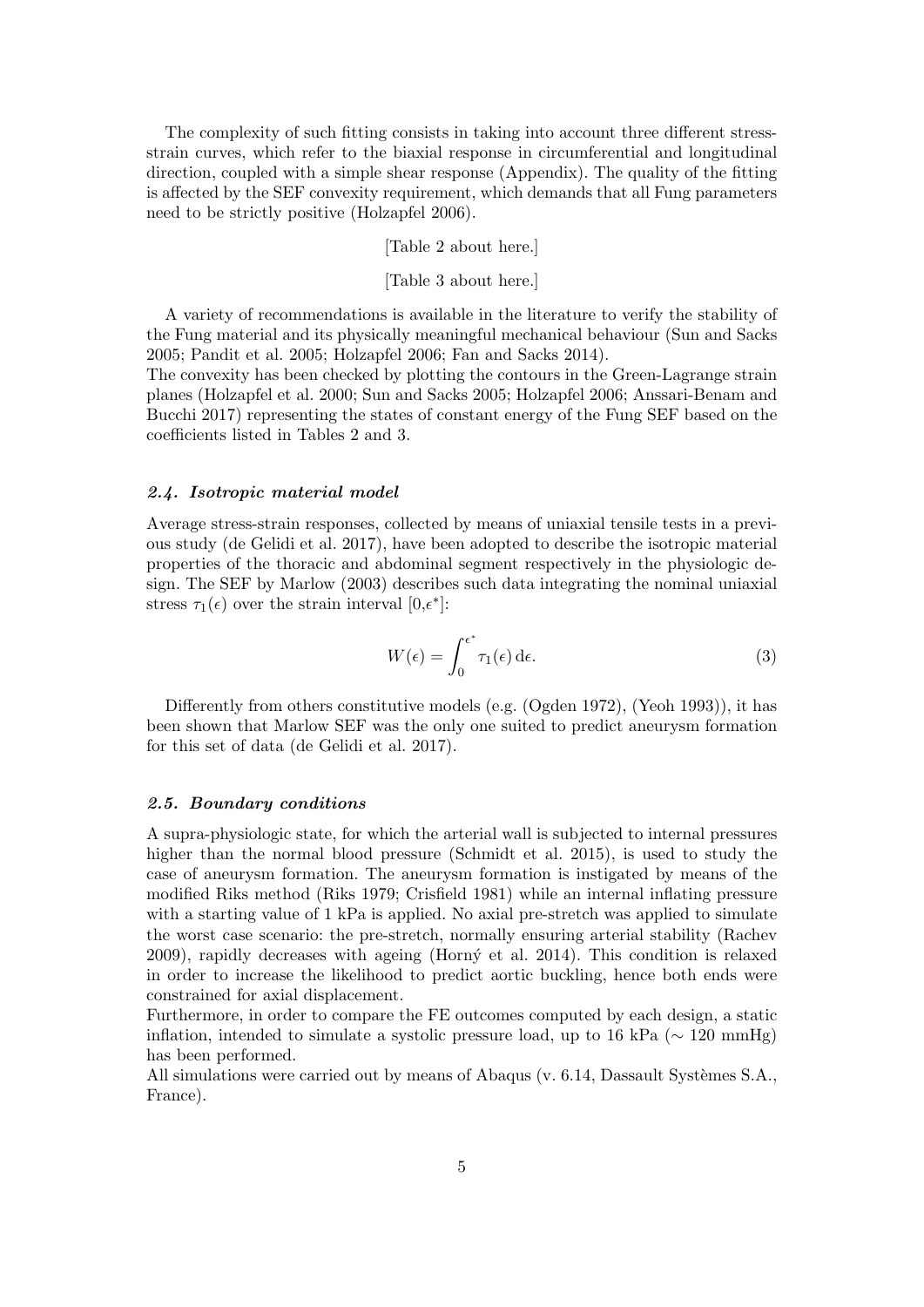## 3. Results

Contrasting outcomes in the aneurysm generation were achieved while characterizing the material with different strain energy functions. With the use of the orthotropic Fung model, no critical pressure and bulge appearance are computed for the cylindrical geometry (Section [2.2\)](#page-2-0). Similarly, no aneurysm formation has been computed in the physiologic geometry. On the other end, the modified Riks analysis predicts in such design the aneurysm appearance at a critical pressure of 22.8 kPa ( $\sim$  171 mmHg) if the tissue is modelled as isotropic (Section [2.4\)](#page-4-0). The formation is expected in the superior part of the abdominal aorta, where wall stress values exceed 1.3 MPa, as shown in Figure [2.](#page-11-0) It should be also noted that, as shown in Table [1,](#page-17-0) the thickness to radius ratio does not increase monotonically from the abdominal aorta I to the IV section.

## [Figure 2 about here.]

The static inflation allows a comparison of the predictions of the two FE geometries (Section [2.2\)](#page-2-0). As a result, larger deformations are achieved in the physiologic model, where the maximum radial displacement (10.91 mm) is higher compared to the maximum predicted for the cylindrical model (8.76 mm). Wall stress values on the external surface appear about 0.38 MPa higher in the thoracic physiologic model (Figure [3](#page-12-0) A) compared to the thoracic cylindrical one (Figure [4\)](#page-13-0). However, while the stress field is almost uniform in both thoracic regions and in the abdominal region of the cylindrical model, the stress in the physiologic abdominal aorta covers a range of approximately 0.2 MPa.

#### [Figure 3 about here.]

## [Figure 4 about here.]

As a second main comparison, the effect of different material properties is studied in the same geometry: the physiologic design. As a result, the static inflation generates stress values comparable in both the isotropic and the anisotropic material models on the external wall surface of the abdominal area. In the thoracic region, the anisotropic model shows a stress about 52% higher than the isotropic one on the external wall. However, an even increased discrepancy between the models can be observed in the cutaway view, where lumen stress values appear more uniform and lower in the isotropic model compared to the anisotropic one (Figure [5\)](#page-14-0). In the anisotropic model a gradient of von Mises stress of about 0.6 MPa can be observed across the lumen surface between the thoracic and abdominal area. Lastly, in the isotropic model the radial displacement does not exceed 6 mm, while in the anisotropic model this appears almost doubled ( $\sim$  11 mm).

## [Figure 5 about here.]

## 4. Discussion

The literature suggests that uniaxial and planar biaxial tests are sufficient, but not complete, for characterisation of the aortic tissue and to model its anisotropic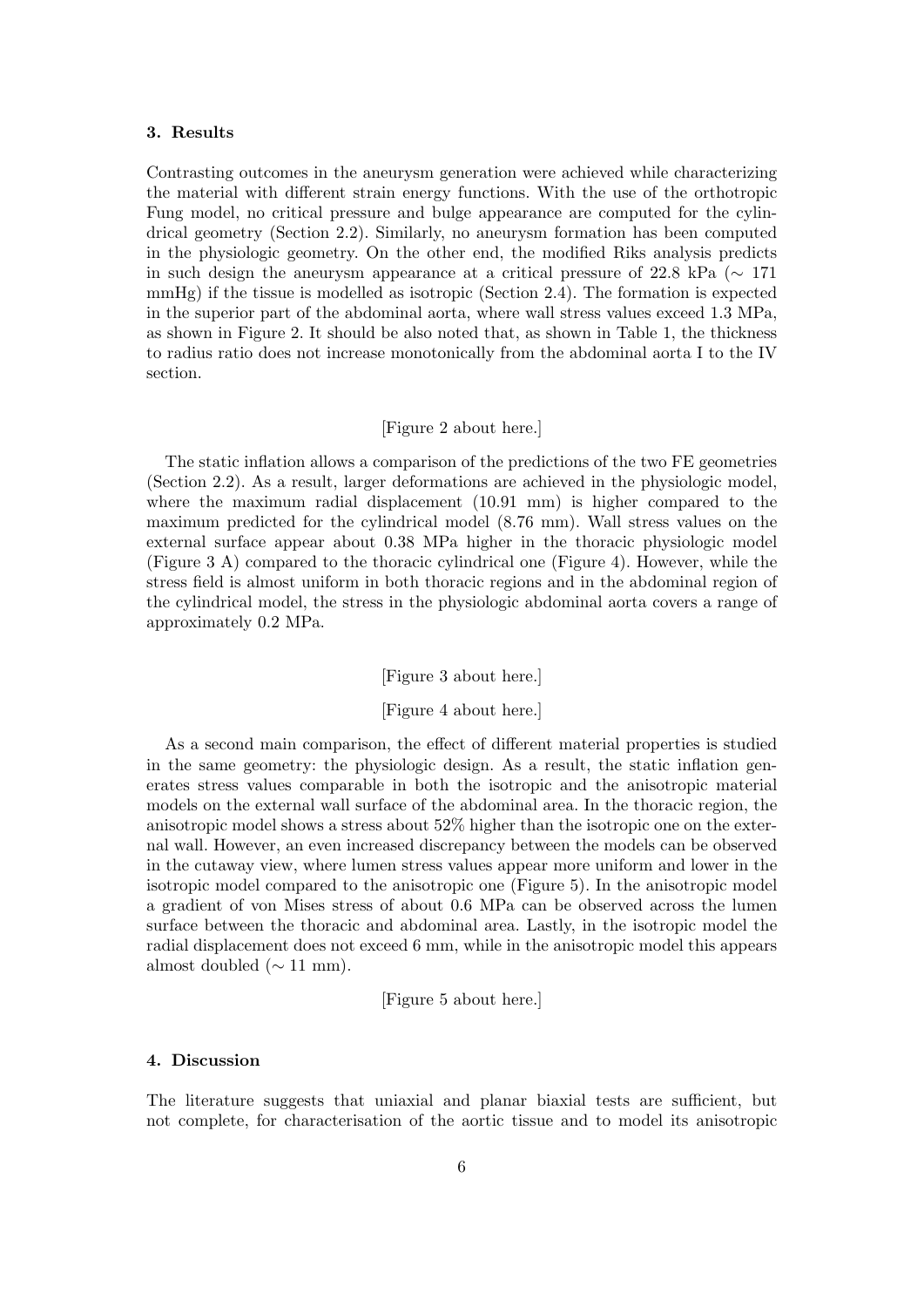behaviour by means of the Fung SEF. However, no work to date has published a complete set constitute of 9 parameters to fit soft tissue behaviour.

[Schulze-Bauer et al.](#page-24-11) [\(2002\)](#page-24-11) reported 4 parameters to fit the response of human femoral arteries subjected to inflation tests. In 2003, [Schulze-Bauer and Holzapfel](#page-24-12) [\(2003\)](#page-24-12) modelled already published clinical data of the thoracic aorta, oblivious of the cross-sectional area, by means of 4 Fung parameters. [Sun and Sacks](#page-25-7) [\(2005\)](#page-25-7) aimed to produce clear guidelines to build a Fung model in Abaqus. However, they published only 7 parameters. [Pandit et al.](#page-24-8) [\(2005\)](#page-24-8) published 4 coefficients to fit the experimental data obtained from the inflation tests performed on porcine left anterior descending artery. In 2006, [Vande Geest et al.](#page-25-9) [\(2006\)](#page-25-9) were unable to fit the experimental data with a 4 parameter Fung elastic model. Differently, Horn $\acute{v}$  et al. [\(2006\)](#page-23-13) fitted the responses of inflation tests on human thoracic aorta by means of 4 Fung parameters. However, they added a Neo-Hookean term to the SEF. [Ma et al.](#page-23-0) [\(2007\)](#page-23-0) claimed that their Abaqus model of cerebral aneurysm is modelled by 5 Fung parameters. In 2010, [Avril et al.](#page-21-2) [\(2010\)](#page-21-2) modelled in Abaqus the inflation of human arteries, publishing only 4 parameters. [Vychytil et al.](#page-25-10) [\(2010\)](#page-25-10) reported the 9 parameters equation, but they published only 6 coefficients with no assumption for the shear terms. [Bellini et al.](#page-21-7) [\(2011\)](#page-21-7) reported 4 parameters to fit the responses of planar biaxial tests conducted on the porcine duodenum, the jejunum and the ileum. Recently, [Lee et al.](#page-23-4) [\(2014\)](#page-23-4) published 7 parameters for porcine carotid arteries.

The present work arises no doubt that 4 Fung parameters are sufficient to obtain an excellent fit of biaxial tests results. In addition, the 3 parameters referred to shear are generally neglected in literature. Since no shear is generated during a simple inflation test (Vossoughi and Tözeren 1998), such parameters were initially disregarded in this work. However, it has been noticed that a sufficient material description requires 9 positive parameters for the orthotropic model. Thus, it is difficult to justify why no complete set of coefficients have been published so far, since they are necessary to run the FE model.

Therefore, the results in Tables [2](#page-18-0) and [3](#page-19-0) represent a considerable novelty.

The use of different elements has been explored for meshing the geometries. However, convergence has been reached only in the cylindrical design whether C3D8RH elements were employed in conjunction with fully constrained ends. Differently, incompatible mode hybrid elements (C3D8IH) ensured convergence in the physiologic model if the radial displacement is permitted. However, Abaqus guide recommends incompatible elements to improve the bending behaviour of regular displacement elements (Dassault Systèmes 2014).

The comparison between different geometries highlighted the larger deformations achieved in the physiologic model as a result of the static inflation. Furthermore, while the abdominal segment accounts for the highest stretch in the physiologic model, the stretch peak in the cylindrical model is expected along the junction between the aortic segments. Comparing the cylindrical and the physiologic models of descending aorta, higher wall stress values are reached, in both cases, in the thoracic district compared to the abdominal one. The range of values predicted in the stress field (∼ 0.2 MPa) is suggested to be mainly a direct effect of the geometry, due to the decreasing diameter and thickness. In contrast with [Takizawa](#page-25-4) [et al.](#page-25-4) [\(2010\)](#page-25-4), the results also suggest the use, in future studies, of multiple elements across the wall thickness due to the stress difference observed between the lumen and the external surface (Figure [3\)](#page-12-0). The effect of the number of elements has been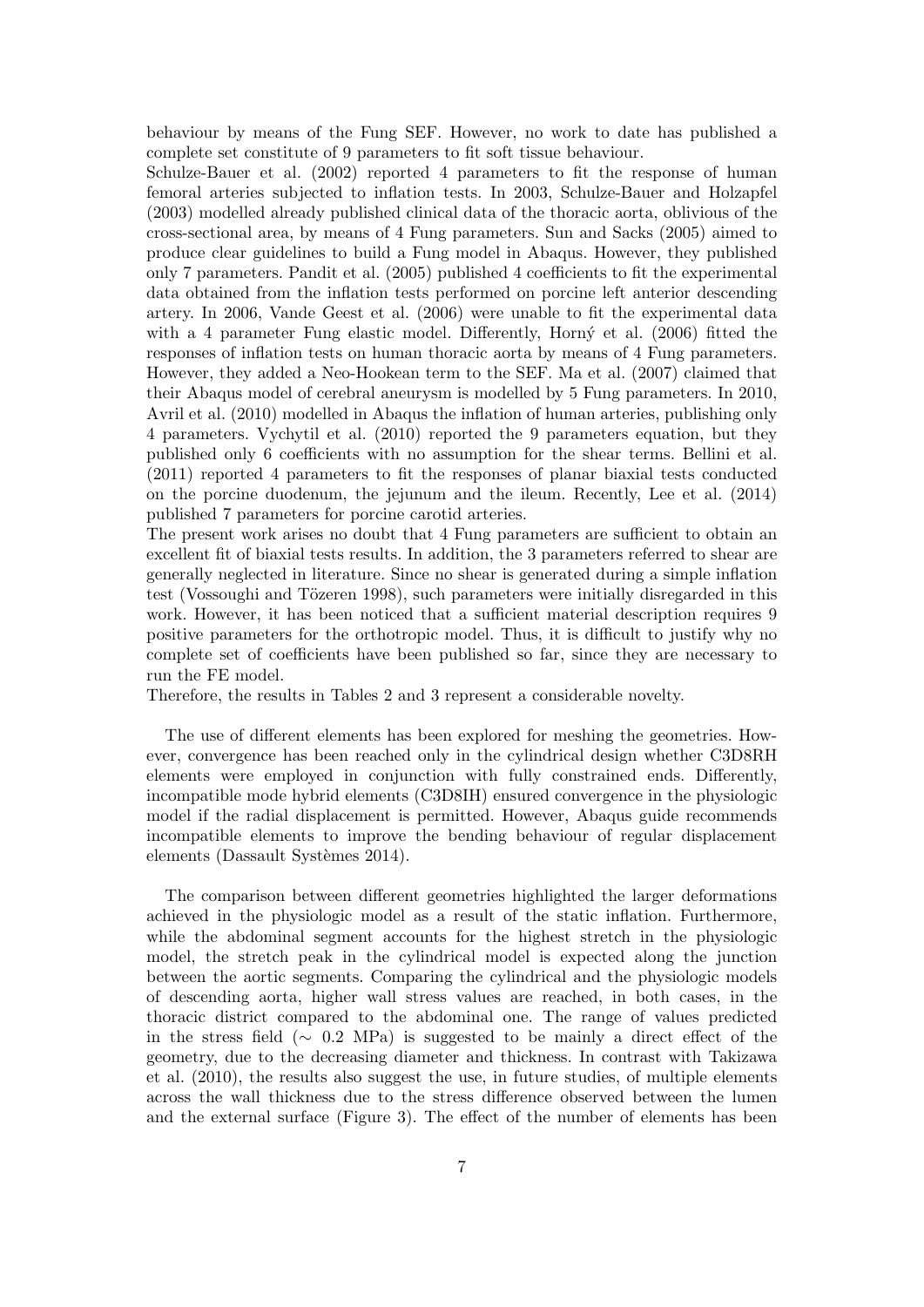quantified in Figure [6,](#page-15-0) which compares the wall stress values predicted by assigning 1, 2 or 4 elements across the thickness. No significant difference in stress values is appreciable for the isotropic material model. Such analysis has been extended also to the aneurysm instigation, which predicted a 0.08% scatter between the use of 1 or 4 elements in the cylindrical geometry and 0.04% in the more realistic geometry.

## [Figure 6 about here.]

The comparison between isotropic and anisotropic material properties on the physiologic geometry revealed a substantial difference: the aneurysm formation was predicted only for isotropic material properties. This outcome represents the main novelty of the present work. The computed critical pressure of  $\sim 171 \text{ mmHg}$  is a value of high systolic blood pressure that leads to a diagnosis of hypertension. Such condition affects more than one in four adults in the UK [\(NHS 2019\)](#page-23-14), while the Abdominal Aortic Aneurysm (AAA) was detected in below 4% of men screened in 2017/18 [\(Public Health England 2019\)](#page-24-13). Although the NHS states that high blood pressure can double the risk of getting a AAA [\(NHS 2017\)](#page-23-15), the authors suggest that the aneurysm formation predicted by the isotropic model is a misleading outcome resulted by simplified material properties. Such findings appear in contrast with [Ramachandran et al.](#page-24-6) [\(2012\)](#page-24-6), who claimed that the modelling choices (Fung-type or isotropic) have minimal impact on wall tension evaluation. Similarly, [Alhayani et al.](#page-21-0) [\(2013\)](#page-21-0) observed that the formation of the bulge in the anisotropic (HGO) model appeared analogous to the one predicted in the isotropic design. However, their material properties were not fully corroborated by experimental data.

It is worth highlighting that, differently from other FE models, the specific mechanical behaviours of the thoracic and the abdominal aorta are contiguous in the model. Joining two different and specific biological responses is an aspect rarely addressed in literature, that appears novel for the Fung formulation. Such an approach highlighted, for the first time, the significant difference in terms of stress between the regions (Figure [2](#page-11-0) and [4\)](#page-13-0). Nonetheless it has been possible to predict the aneurysm formation for the isotropic model in the superior part of the abdominal aorta, which clinical incidence is far higher compared to the thoracic area. Although a local discontinuity in stress values is observed where different material properties connect, the overall results appear to be independent from such aspect. Furthermore, the gap of the predicted wall stress values between the isotropic and anisotropic models is likely the result of a different calibration. In other words, different experimental data have been embedded in each set of properties: uniaxial tensile test results have been used for the isotropic model, while these were complemented with biaxial tensile test and synthetic shear test outcomes for the Fung model. Due to the nature of the test, biaxial tensile tests generate softer responses compared to the uniaxial analyses.

Among the limitations of the present investigation, the experimental data refer to porcine aortic tissue. Hence, FE simulations related to the human tissue could lead to different outcomes. Although the physiologic design appears closer to the in vivo structure, no arteries connected to the aorta have been considered. As suggested by the present work, a different geometry may lead to different predictions. Despite the fact that haemodynamic forces are thought to be the main instigators on aneurysm formation and growth [\(Signorelli et al. 2018;](#page-24-14) [Koseki et al. 2019\)](#page-23-16), their influence has not been considered in this work. Since no dedicated facility was available, the shear re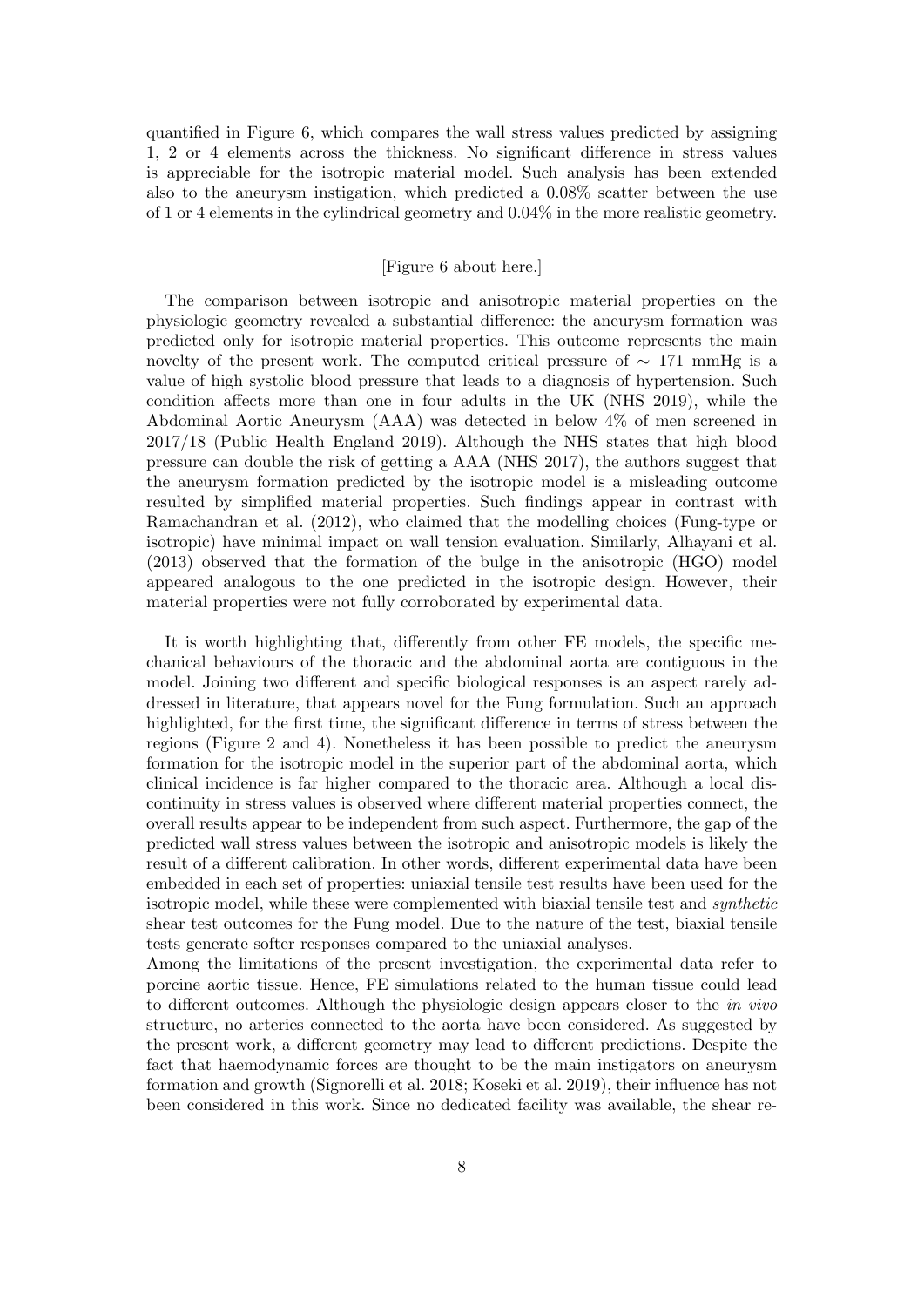sponse, needed for anisotropic FE models, has been estimated analytically [\(Appendix\)](#page-20-0). Thus, such results could differ from what could be observed in an experimental procedure alike the study presented by [Sommer et al.](#page-24-15) [\(2016\)](#page-24-15), who investigated the shear properties of a diseased thoracic aorta.

## 5. Conclusions

Material properties strongly affect the FE predictions, since the Fung orthotropic model generates quite distinct predictions compared to the isotropic one. Such difference is even enhanced in the aneurysm prediction, as only the isotropic model predicts an aneurysm formation. Such outcome could be especially valuable for studies aiming to predict the evolution of a patient-specific aorta into a possible aneurysm, as an isotropic model may mislead the prognosis.

Therefore, the present study suggests that an aneurysm formation in healthy models of aortas is unlikely to be caused by supra-physiologic pressure loading. Whether an aneurysm is predicted in the descending aorta, it is suggested that the abdominal district is more prone to show the bulge compared to the thoracic one. This is presumed to happen due to the combination of the material properties and the geometry, as both its diameter and thickness decrease substantially in the abdominal region.

#### Acknowledgements

The authors are grateful to Mr Shyam Chavda for proofreading the manuscript.

#### Disclosure statement

The authors declare no potential conflict of interests.

## Funding

The last author gratefully acknowledge the support of research by an EPSRC grant (EP/M014711/1).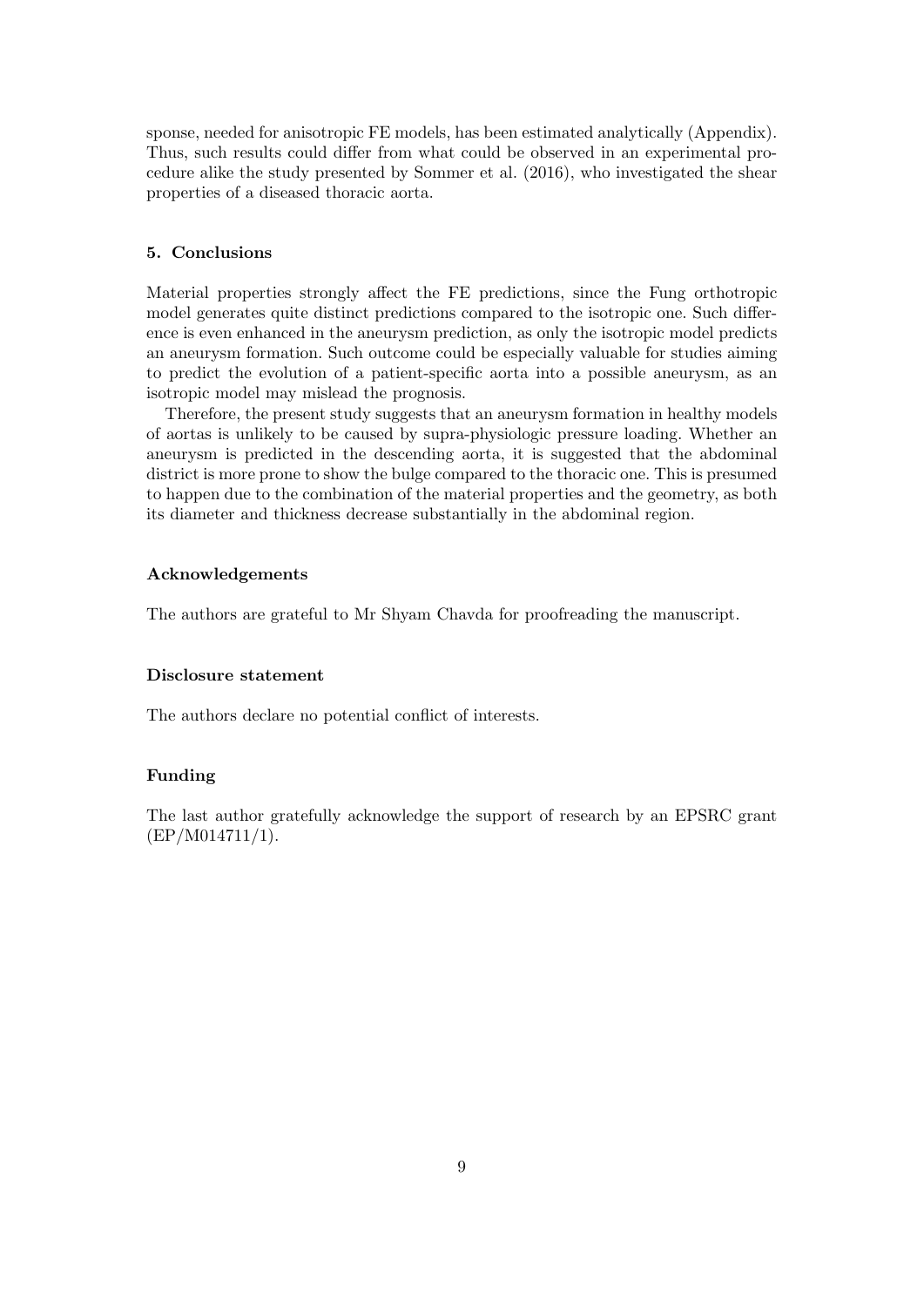## List of Figures

[1 Schematic outline of the FE analyses performed for anisotropic models](#page-10-0) [of aorta. Pink geometries are characterized by material properties of](#page-10-0) [thoracic aorta, while purple ones refer to abdominal aorta](#page-10-0) . . . . . . . 11 [2 Aneurysm formation predicted by the modified Riks method at a criti](#page-11-0)[cal pressure of 22.8 kPa in a isotropic model of descending aorta. The](#page-11-0) [upper district of the geometry is modelled by thoracic material prop](#page-11-0)[erties, while abdominal material properties are assigned to the inferior](#page-11-0) [district. Higher von Mises stress \[Pa\] levels are experienced on the in](#page-11-0)[ternal surface of the geometry \(B\) compared to the external one \(A\)](#page-11-0) . 12 [3 von Mises stress \[Pa\] predicted for an anisotropic model of descending](#page-12-0) [aorta subjected to a static inflation of 16 kPa \(](#page-12-0) $\sim$  120 mmHg). The up[per region of the physiologic geometry is modelled by thoracic material](#page-12-0) [properties, while abdominal material properties are assigned to the in](#page-12-0)[ferior region. Higher stress levels are experienced on the internal surface](#page-12-0) of the geometry  $(B)$  compared to the external one  $(A)$  ........ 13 [4 von Mises stress \[Pa\] predicted for an anisotropic model of descending](#page-13-0) [aorta subjected to a static inflation of 16 kPa \(](#page-13-0)∼ 120 mmHg). The [upper half of the cylindrical geometry is modelled by thoracic mate](#page-13-0)[rial properties, while abdominal material properties are assigned to the](#page-13-0) [inferior half. Stress levels are predicted to be almost doubled on the](#page-13-0) internal surface of the geometry  $(B)$  compared to the external one  $(A)$  14 [5 Comparison of von Mises stress \[Pa\] predicted for an anisotropic \(A\) and](#page-14-0) [isotropic \(B\) model of descending aorta subjected to a static inflation](#page-14-0) of 16 kPa (∼ [120 mmHg\). The cutaway views highlight the different](#page-14-0) [gradient of stress between the models, which is enhanced in the lumen](#page-14-0) [surface compared to the external one as shown in Figure 3.](#page-14-0)  $\dots$ . . . . . . 15 [6 Mesh sensitivity evaluated for the inflation at 16 kPa \(](#page-15-0)∼ 120 mmHg) [of the anisotropic \(dashed\) and the isotropic \(solid\) material model for](#page-15-0) [the two FE geometries: A\) the cylindrical and B\) the more realistic hu](#page-15-0)[man descending aorta. No convergence was reached for the anisotropic](#page-15-0) [material model featuring 4 elements across the realistic geometry \(B\)](#page-15-0). 16 [A1 Sketch of a simple shear test transforming the original configuration](#page-27-0) [\(dashed blue\) into the deformed one \(red\). The angle](#page-27-0)  $\phi_F$  is needed to [calculate Green-Lagrange shear strain](#page-27-0) . . . . . . . . . . . . . . . . . . 28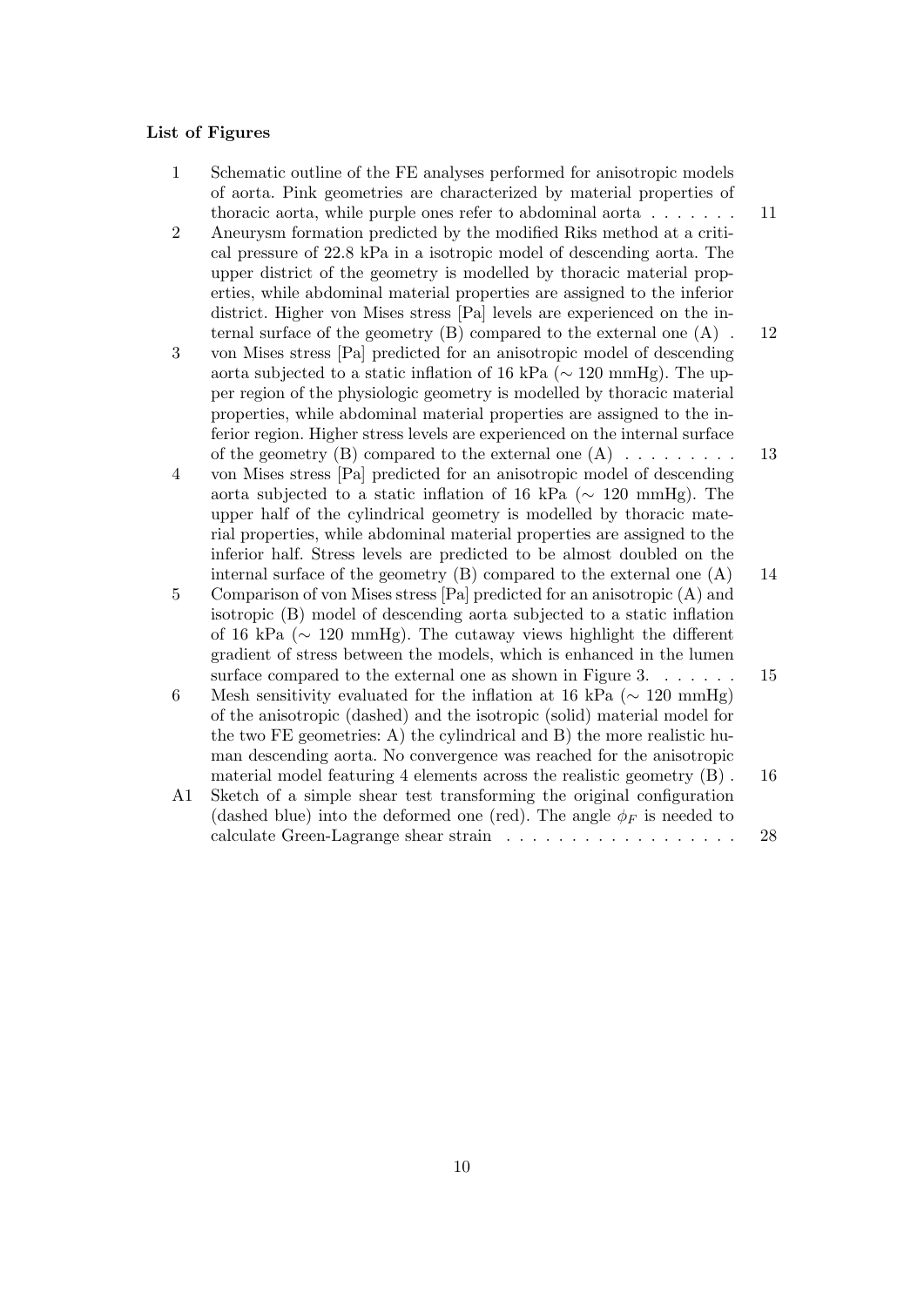

<span id="page-10-0"></span>Figure 1. Schematic outline of the FE analyses performed for anisotropic models of aorta. Pink geometries are characterized by material properties of thoracic aorta, while purple ones refer to abdominal aorta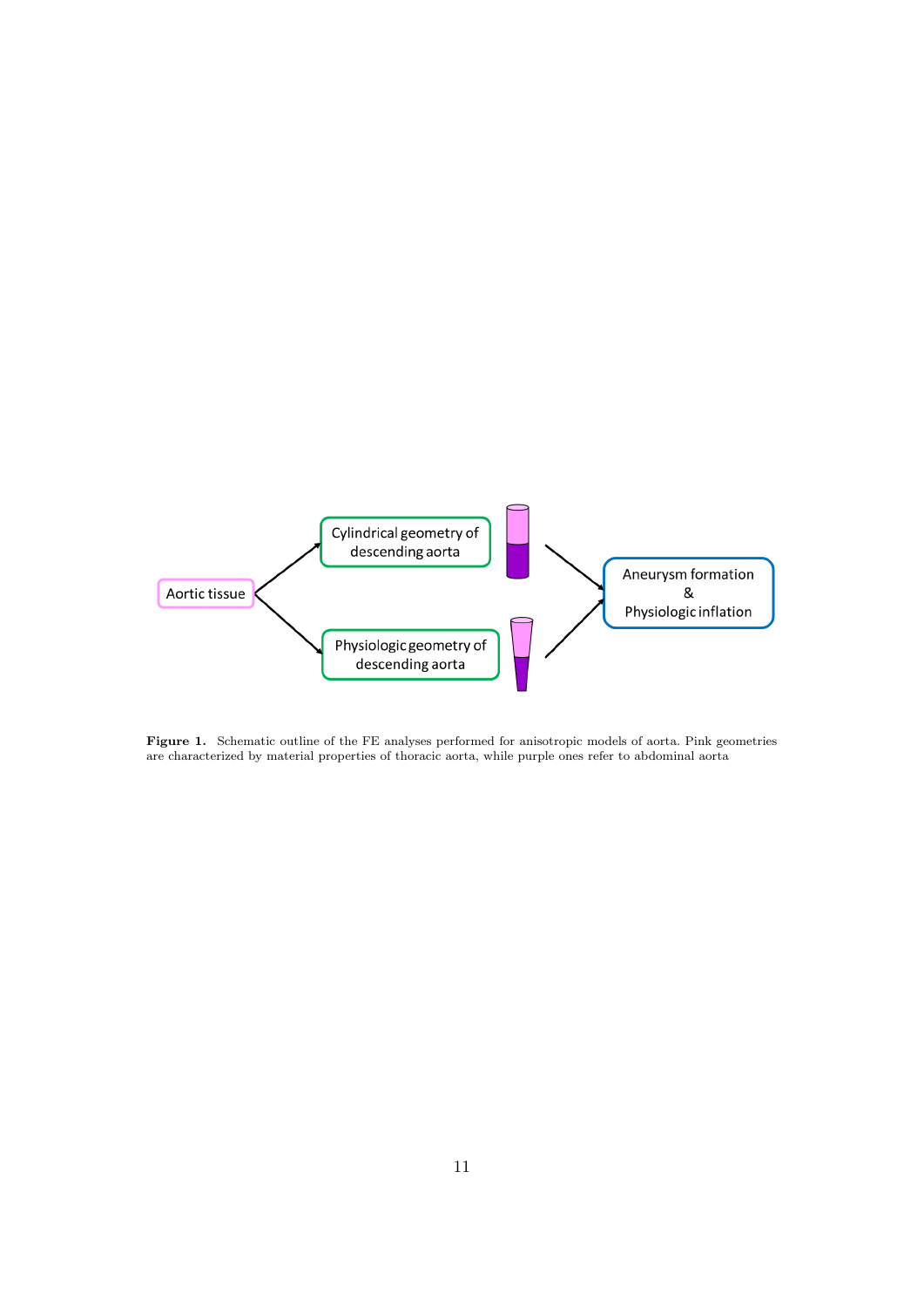

<span id="page-11-0"></span>Figure 2. Aneurysm formation predicted by the modified Riks method at a critical pressure of 22.8 kPa in a isotropic model of descending aorta. The upper district of the geometry is modelled by thoracic material properties, while abdominal material properties are assigned to the inferior district. Higher von Mises stress [Pa] levels are experienced on the internal surface of the geometry (B) compared to the external one (A)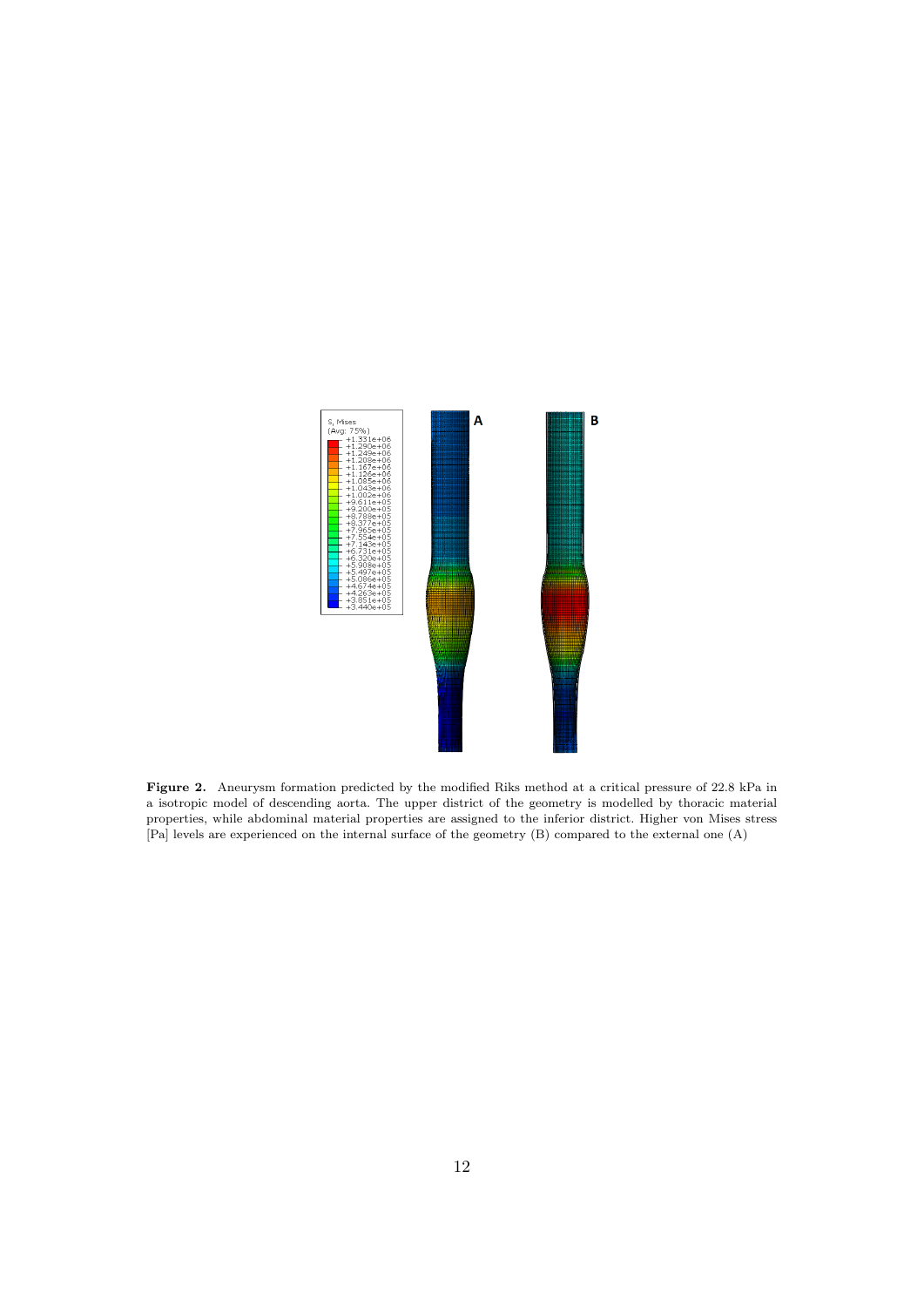

<span id="page-12-0"></span>Figure 3. von Mises stress [Pa] predicted for an anisotropic model of descending aorta subjected to a static inflation of 16 kPa (∼ 120 mmHg). The upper region of the physiologic geometry is modelled by thoracic material properties, while abdominal material properties are assigned to the inferior region. Higher stress levels are experienced on the internal surface of the geometry (B) compared to the external one  $(A)$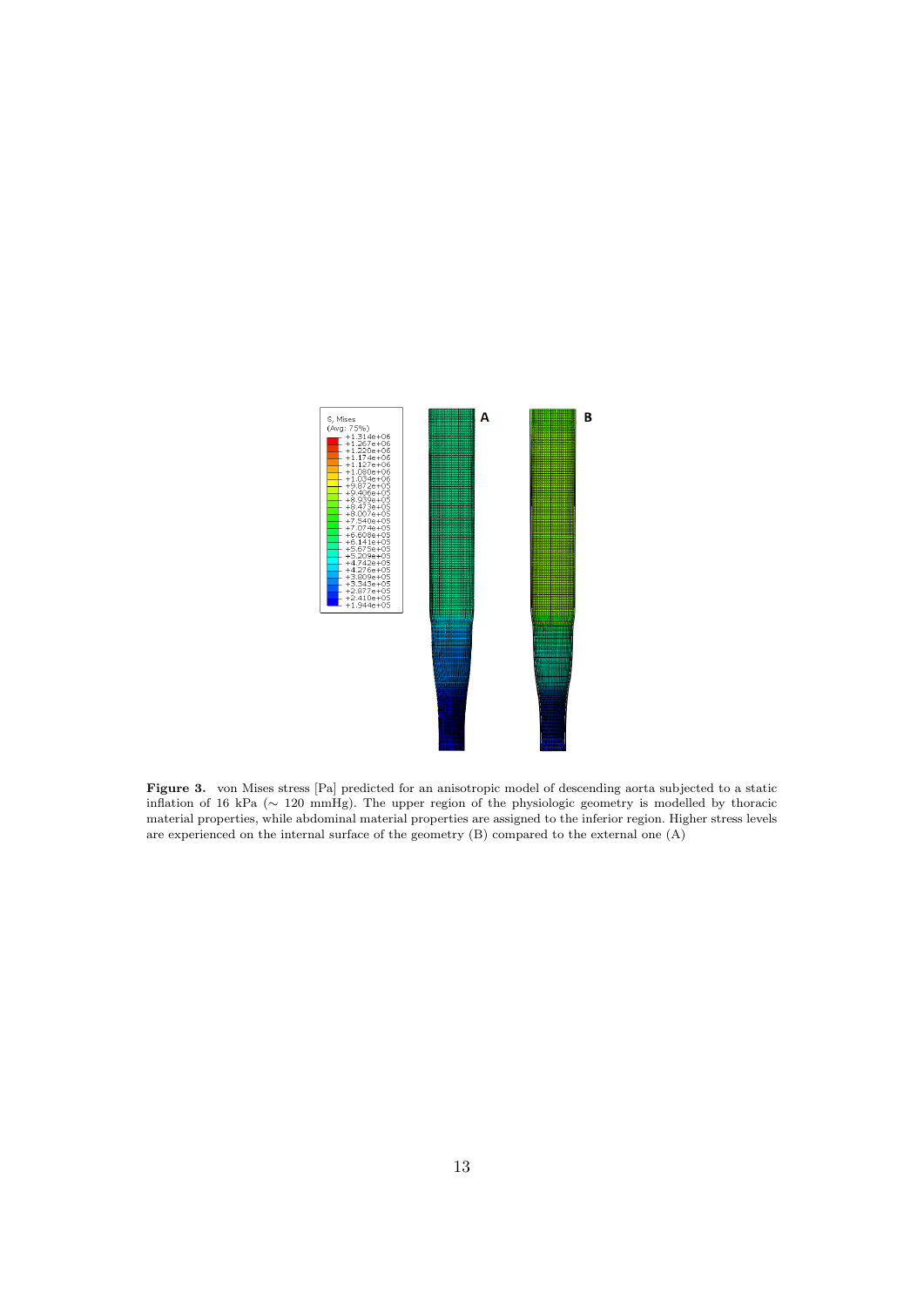

<span id="page-13-0"></span>Figure 4. von Mises stress [Pa] predicted for an anisotropic model of descending aorta subjected to a static inflation of 16 kPa (∼ 120 mmHg). The upper half of the cylindrical geometry is modelled by thoracic material properties, while abdominal material properties are assigned to the inferior half. Stress levels are predicted to be almost doubled on the internal surface of the geometry (B) compared to the external one (A)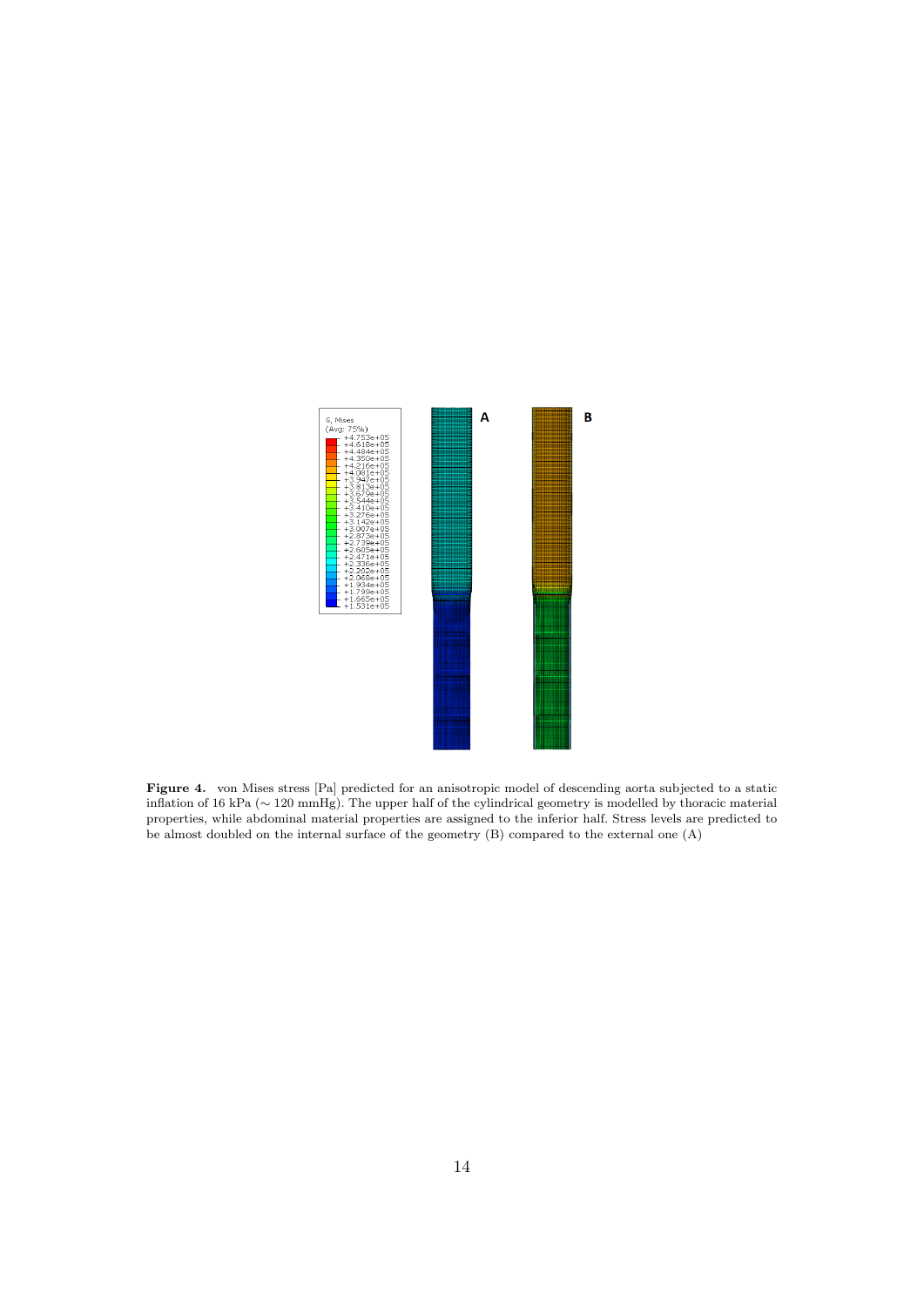

<span id="page-14-0"></span>Figure 5. Comparison of von Mises stress [Pa] predicted for an anisotropic (A) and isotropic (B) model of descending aorta subjected to a static inflation of 16 kPa (∼ 120 mmHg). The cutaway views highlight the different gradient of stress between the models, which is enhanced in the lumen surface compared to the external one as shown in Figure [3.](#page-12-0)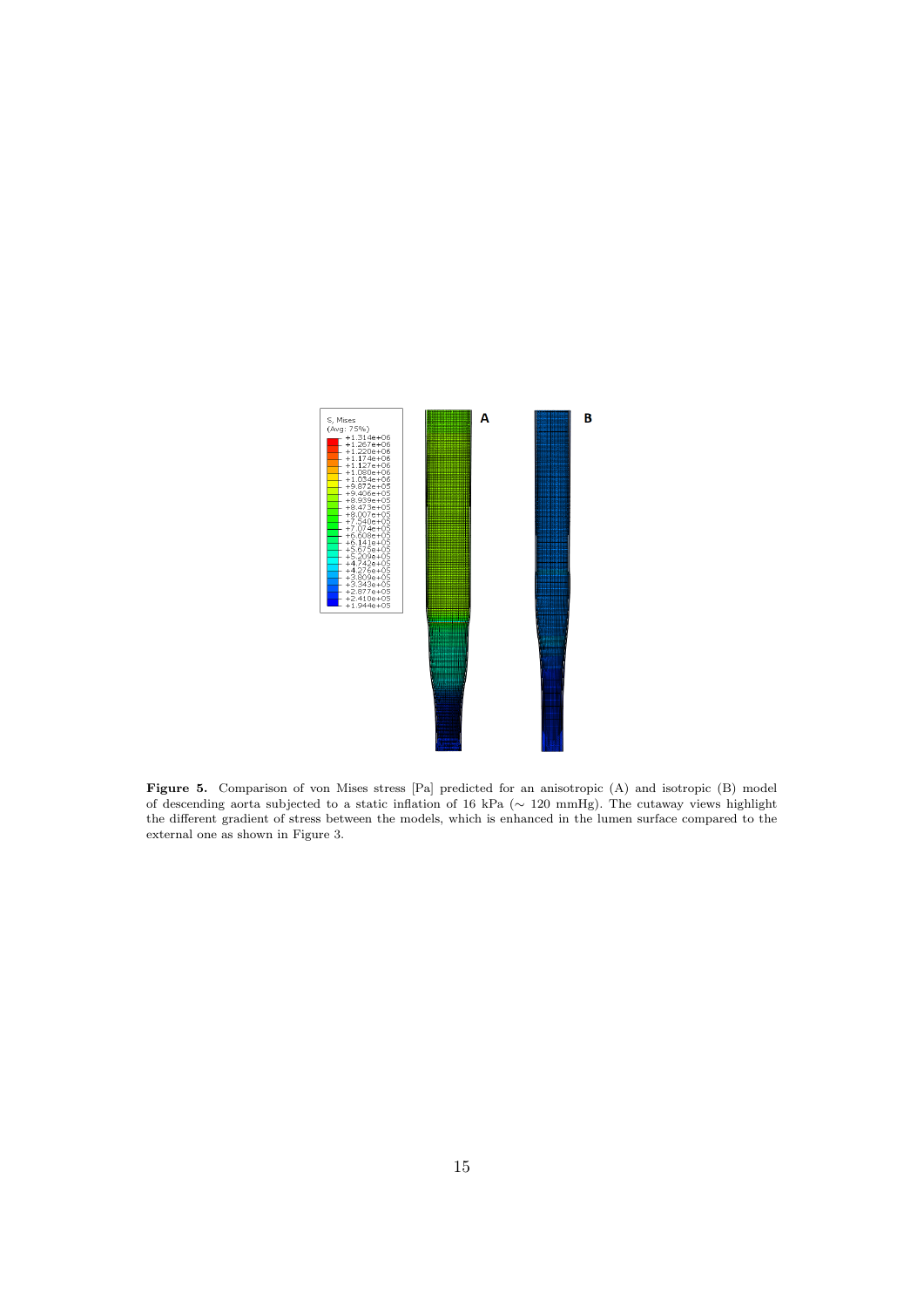

<span id="page-15-0"></span>Figure 6. Mesh sensitivity evaluated for the inflation at 16 kPa (∼ 120 mmHg) of the anisotropic (dashed) and the isotropic (solid) material model for the two FE geometries: A) the cylindrical and B) the more realistic human descending aorta. No convergence was reached for the anisotropic material model featuring 4 elements across the realistic geometry (B)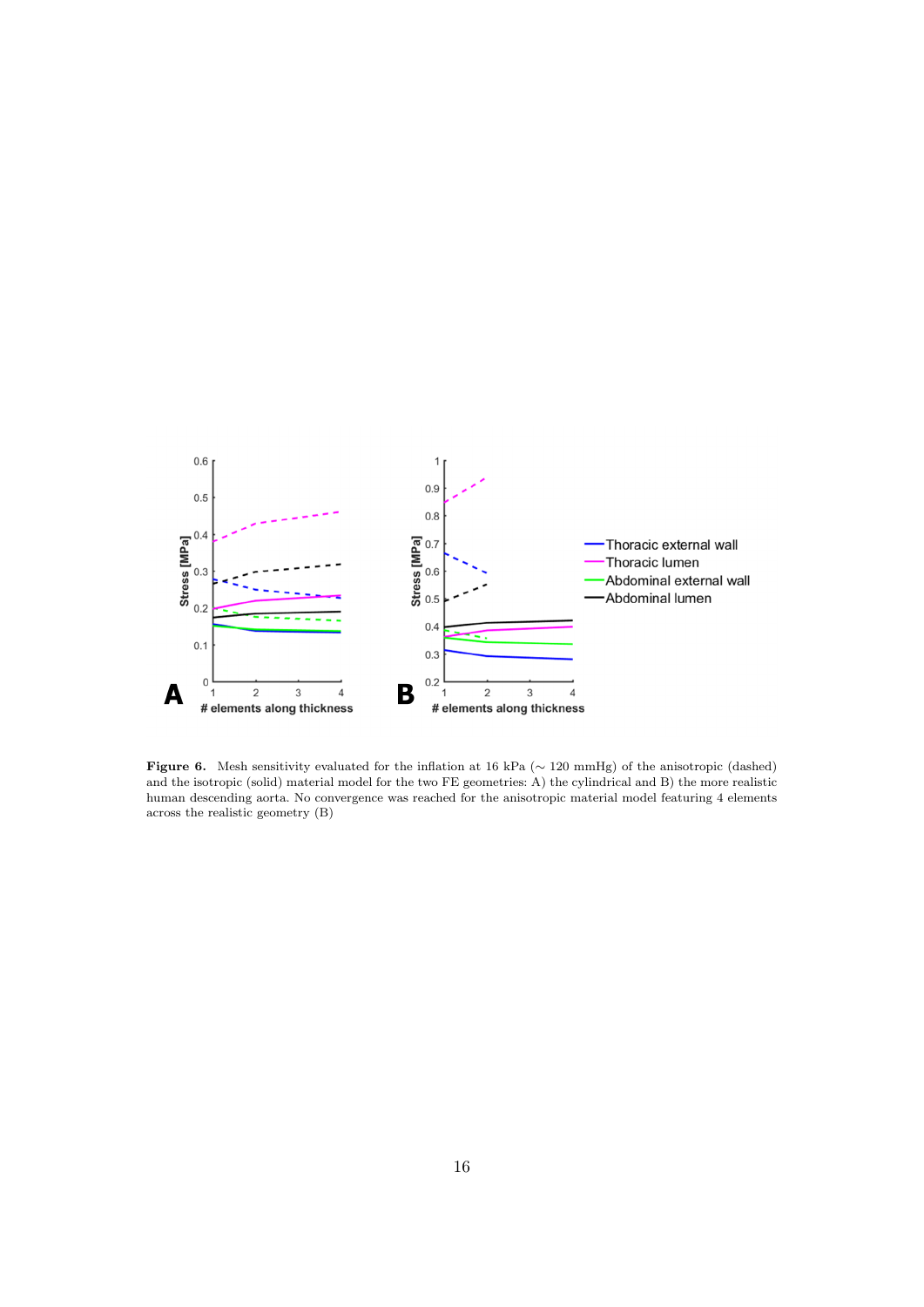# List of Tables

| Geometric details adopted from Wang and Parker (2004) to design the<br>realistic human descending aorta. $*Ratio$ is defined as the thickness |      |
|-----------------------------------------------------------------------------------------------------------------------------------------------|------|
|                                                                                                                                               |      |
| divided by the radius. $\dots \dots \dots \dots \dots \dots \dots \dots \dots \dots \dots$                                                    | 18   |
| Fitting coefficients based on the experimental mechanical response of<br>$\overline{2}$                                                       |      |
| abdominal aorta subjected to uniaxial, biaxial and simple shear tests.                                                                        |      |
| Parameter C is expressed in Pa, while $a_i$ are dimensionless  19                                                                             |      |
| Fitting coefficients based on the experimental mechanical response of<br>3                                                                    |      |
| thoracic aorta subjected to uniaxial, biaxial and simple shear tests.                                                                         |      |
| Parameter C is expressed in Pa, while $a_i$ are dimensionless                                                                                 | - 20 |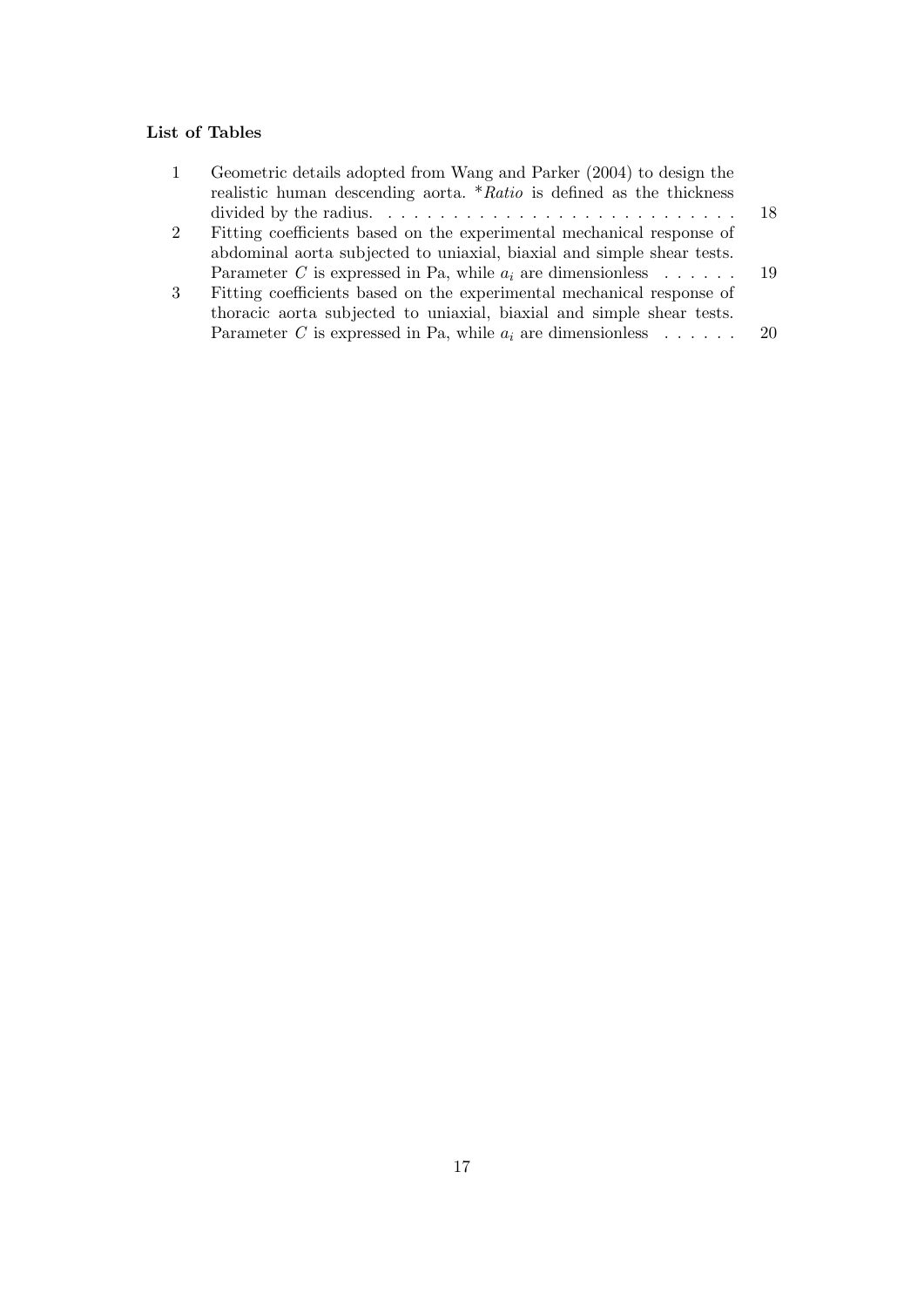| Segment         | Length $\lceil$ cm $\rceil$ | Radius [cm] | Thickness<br> cm | Ratio* |
|-----------------|-----------------------------|-------------|------------------|--------|
| Thoracic        | 5.2                         | 1.120       | 0.110            | 0.098  |
| aorta I         |                             |             |                  |        |
| <b>Thoracic</b> | 10.4                        | 1.071       | 0.100            | 0.093  |
| aorta II        |                             |             |                  |        |
| Abdominal       | 5.3                         | 0.920       | 0.090            | 0.098  |
| aorta I         |                             |             |                  |        |
| Abdominal       | 1.0                         | 0.843       | 0.080            | 0.095  |
| aorta II        |                             |             |                  |        |
| Abdominal       | 1.0                         | 0.794       | 0.080            | 0.101  |
| aorta III       |                             |             |                  |        |
| Abdominal       | 10.6                        | 0.665       | 0.075            | 0.113  |
| aorta IV        |                             |             |                  |        |

<span id="page-17-0"></span>Table 1. Geometric details adopted from [Wang and Parker](#page-25-6) [\(2004\)](#page-25-6) to design the realistic human descending aorta. \*Ratio is defined as the thickness divided by the radius.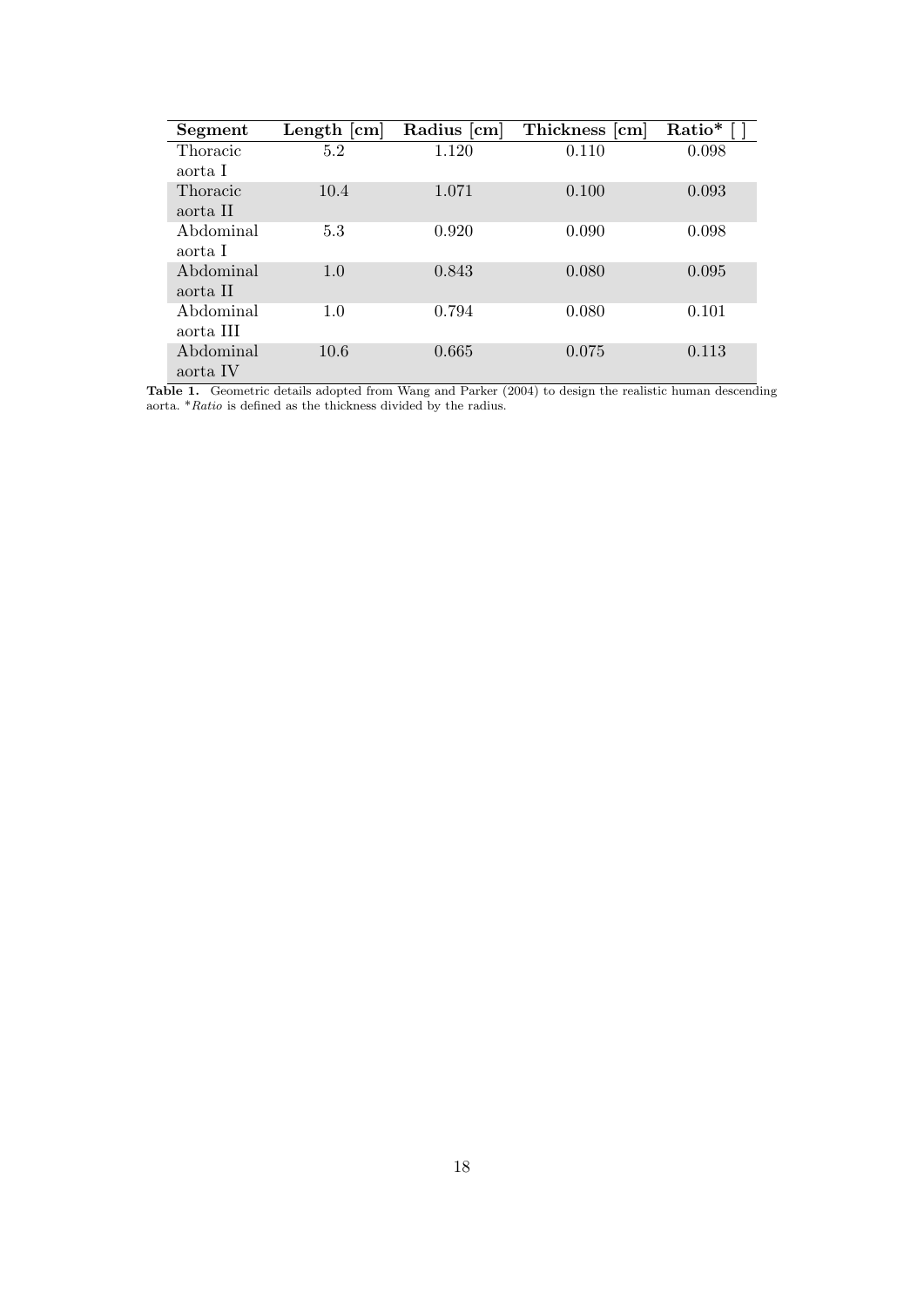|                             | Fung parameter Fitting coefficient |
|-----------------------------|------------------------------------|
| $a_1$                       | 0.81                               |
| a <sub>2</sub>              | 0.74                               |
| $a_3$                       | 1.41                               |
| $a_4$                       | 0.43                               |
| $a_5$                       | 0.000035                           |
| $a_6$                       | 0.0006                             |
| $a_7$                       | 0.9                                |
| $a_8$                       | 1.23                               |
| $a_9$                       | 1.23                               |
| $\mathcal{C}_{\mathcal{C}}$ | 73277.87                           |
|                             |                                    |

<span id="page-18-0"></span>Table 2. Fitting coefficients based on the experimental mechanical response of abdominal aorta subjected to uniaxial, biaxial and simple shear tests. Parameter  $C$  is expressed in Pa, while  $a_i$  are dimensionless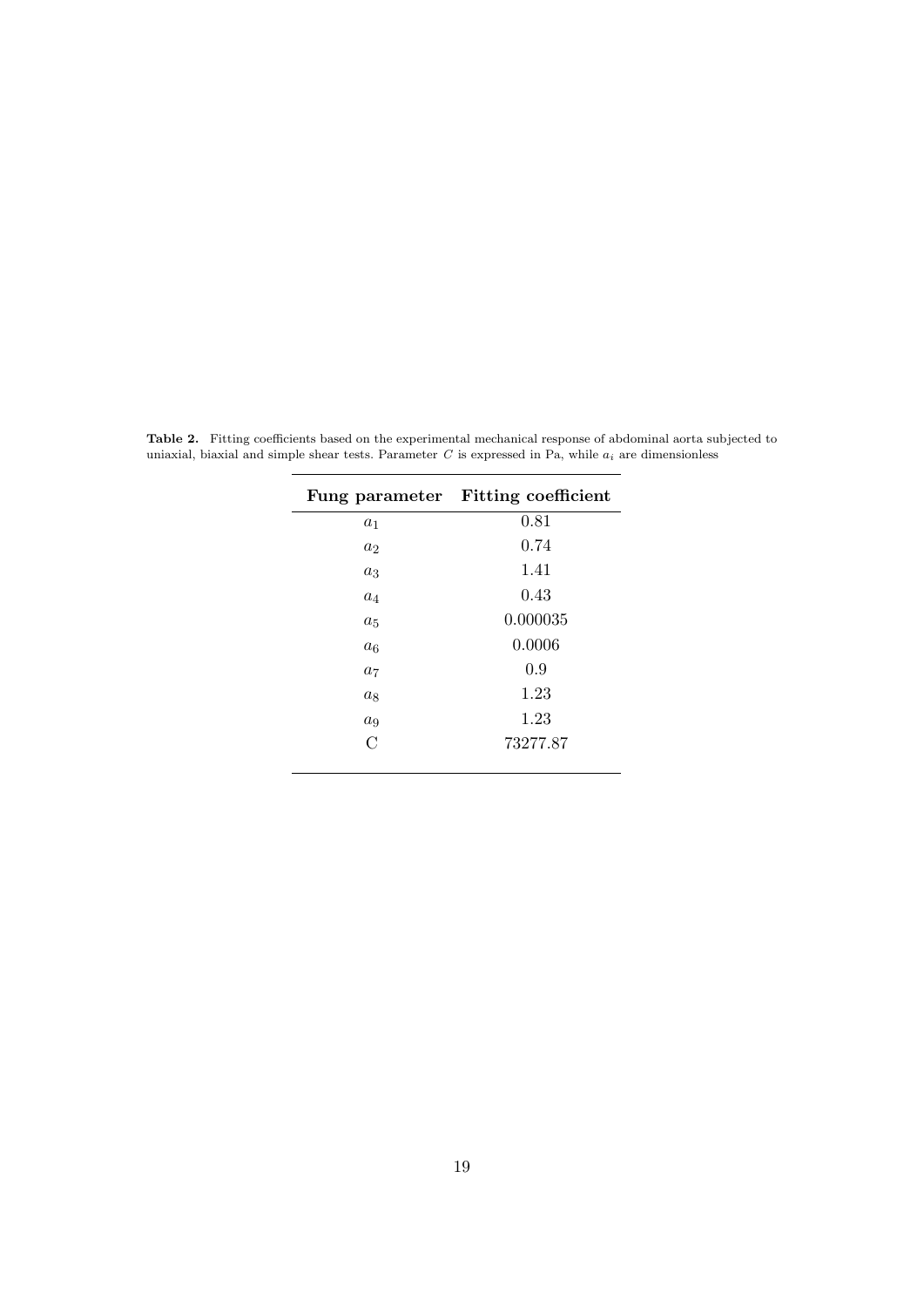|                | Fung parameter Fitting coefficient |
|----------------|------------------------------------|
| $a_1$          | 0.45                               |
| a <sub>2</sub> | 0.53                               |
| $a_3$          | 3.19                               |
| $a_4$          | 0.09                               |
| $a_5$          | 0.0003                             |
| $a_6$          | 0.002                              |
| $a_7$          | 0.51                               |
| $a_8$          | 7.58                               |
| $a_9$          | 0.13                               |
| $\mathcal{C}$  | 73131.96                           |
|                |                                    |

<span id="page-19-0"></span>Table 3. Fitting coefficients based on the experimental mechanical response of thoracic aorta subjected to uniaxial, biaxial and simple shear tests. Parameter  $C$  is expressed in Pa, while  $a_i$  are dimensionless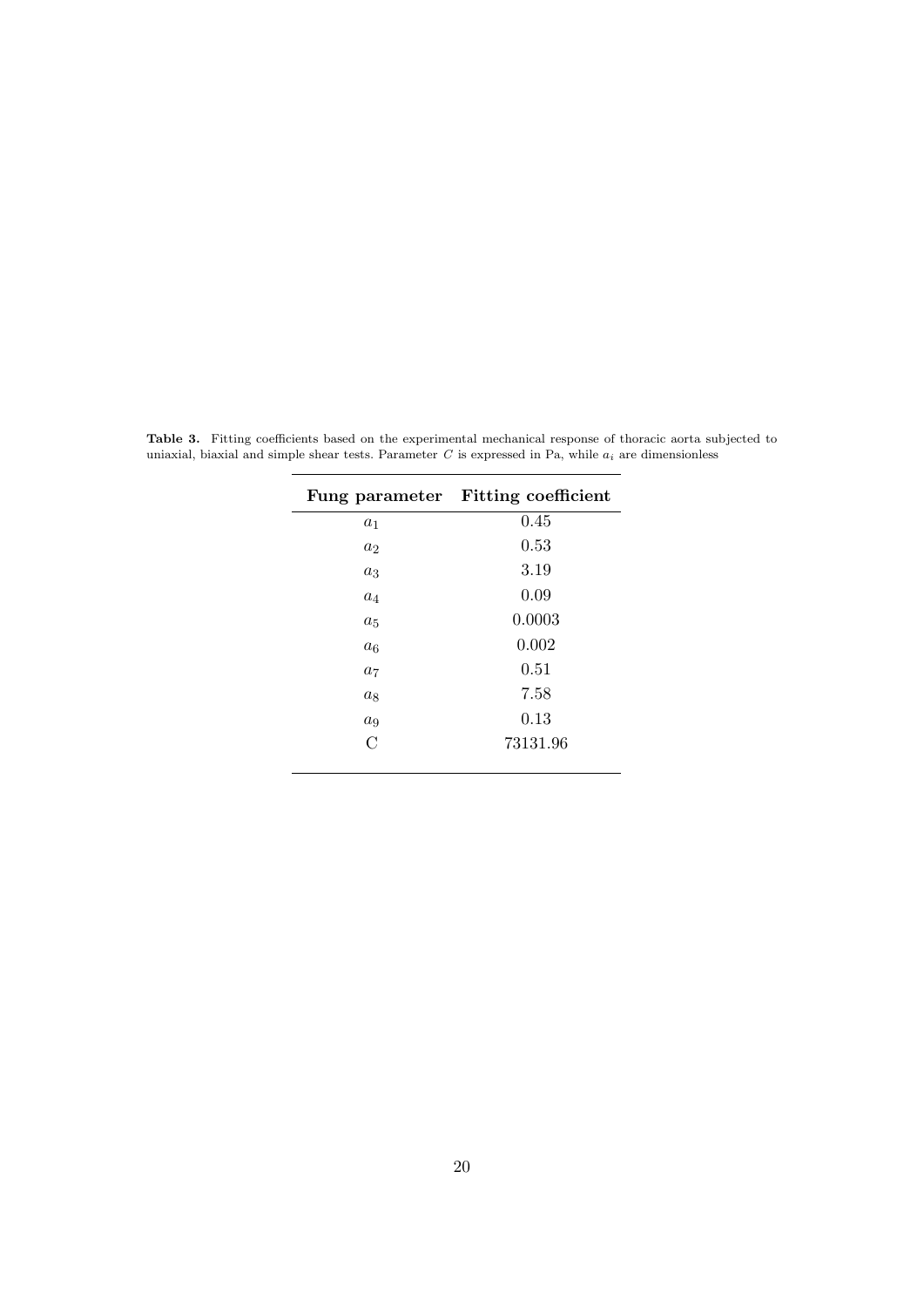## <span id="page-20-0"></span>Appendix A.

According to [Fung et al.](#page-22-4) [\(1979\)](#page-22-4), the three-dimensional stress-strain behaviour of a soft tissue can be described by the following function

<span id="page-20-1"></span>
$$
W = \frac{C}{2} [e^{Q(E)} - 1]
$$
 (A1)

where Q is expressed in terms of the Green strain E:

$$
Q(E) = a_1 E_{\theta\theta}^2 + a_2 E_{ZZ}^2 + a_3 E_{RR}^2 + 2 a_4 E_{\theta\theta} E_{ZZ} + 2 a_5 E_{ZZ} E_{RR}
$$
  
+ 2a\_6 E\_{\theta\theta} E\_{RR} + a\_7 E\_{\theta Z}^2 + a\_8 E\_{\theta R}^2 + a\_9 E\_{ZR}^2. (A2)

<span id="page-20-2"></span>In order to estimate parameters  $a_7$ ,  $a_8$  and  $a_9$  it is necessary to take into account shear behaviour, which cannot be captured by a biaxial tensile test in which the sample is aligned with circumferential and longitudinal directions [Zhou and Fung](#page-25-12) [\(1997\)](#page-25-12). Therefore, theoretical shear stress value are calculated as:

<span id="page-20-4"></span>
$$
S_{\theta Z} = \frac{\partial W}{\partial E_{\theta Z}} = (2a_7 E_{\theta Z}) \frac{C}{2} e^{Q(E)} \tag{A3}
$$

Green-Lagrange shear strain and stress data have been determined by means of synthetic simple shear test. The principal stretches for this test [Horgan and Murphy](#page-23-17) [\(2010\)](#page-23-17) are the following:

<span id="page-20-3"></span>
$$
\lambda_1 = \frac{k}{2} + \sqrt{1 + \frac{k^2}{4}} \qquad \lambda_2 = \frac{1}{\lambda_1} \qquad \lambda_3 = 1
$$
\n(A4)

where  $\kappa$  is the amount of shear. As a result, the Green-Lagrange shear strain [Vos](#page-25-11)soughi and Tözeren  $(1998)$ ; [Fung](#page-22-18)  $(1993)$  is calculated as

$$
E_{12} = \frac{1}{2}\lambda_1\lambda_2\cos(\phi_F) = \frac{1}{2}\lambda_1\lambda_2\cos\left(\frac{\pi}{2} - \phi\right)
$$
 (A5)

where  $\phi$  and  $\phi_F$  are the angles showed in Figure [A1.](#page-27-0) The angle  $\phi$  is worked out from the amount of shear  $\kappa$  [Ogden](#page-24-16) [\(1997\)](#page-24-16); [Horgan and Murphy](#page-23-17) [\(2010\)](#page-23-17)

$$
\kappa = \tan(\phi) = \lambda_1 - \frac{1}{\lambda_1}.\tag{A6}
$$

Once principal stretches from Equation [A4](#page-20-3) are substituted, the shear strain becomes

$$
E_{12} = \frac{1}{2}\cos\left(\frac{\pi}{2} - \arctan(\kappa)\right). \tag{A7}
$$

[Figure 7 about here.]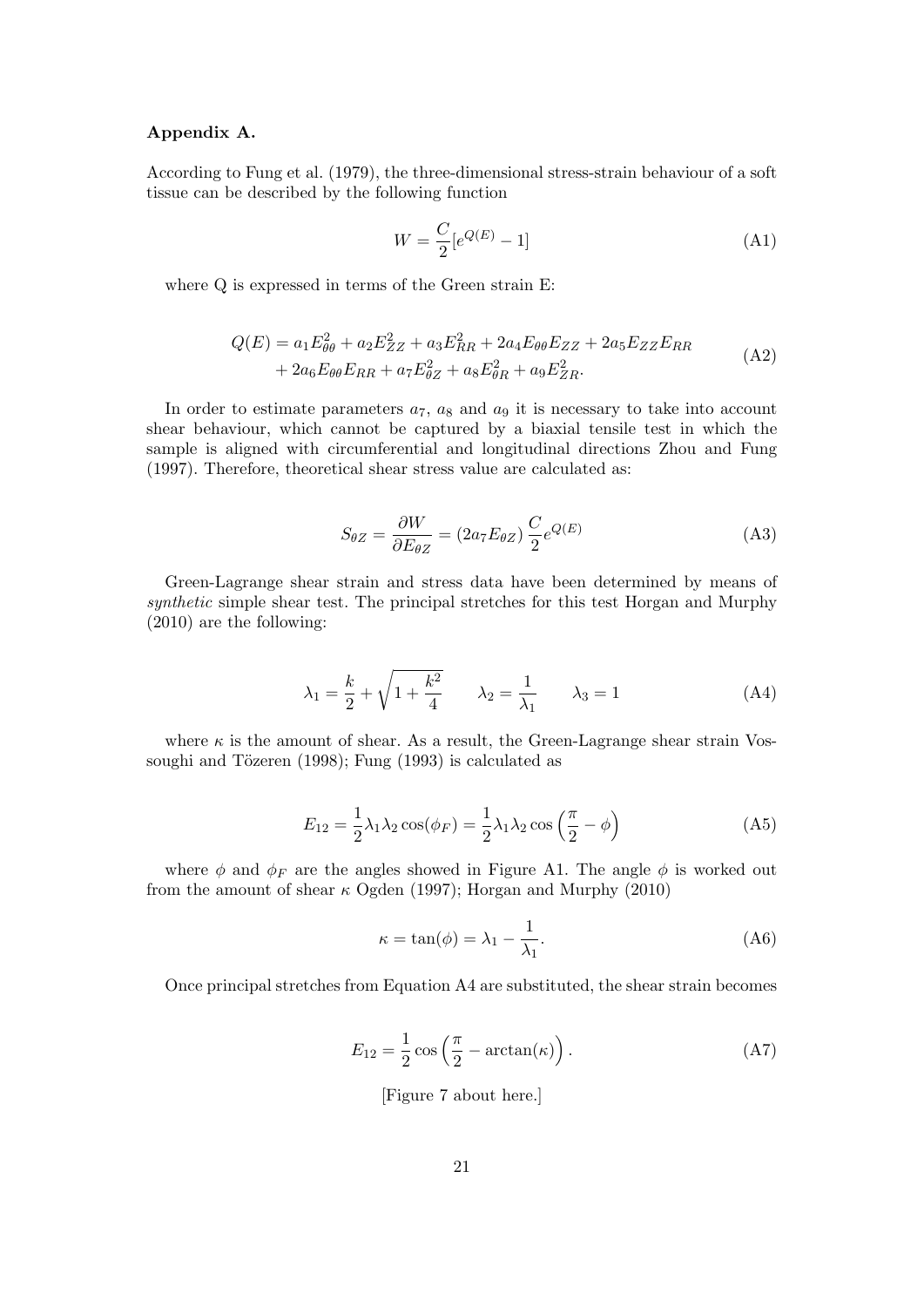As the Cauchy stress in simple shear tests [Nunes and Moreira](#page-24-17) [\(2013\)](#page-24-17) can be expressed as

<span id="page-21-8"></span>
$$
\sigma_{12} = 2\kappa \frac{\partial W}{\partial I_1},\tag{A8}
$$

where  $I_1$  is the first invariant, defined as  $I_1 = \lambda_1^2 + \lambda_2^2 + \lambda_3^2$  [Horgan and Murphy](#page-23-17) [\(2010\)](#page-23-17). Biaxial data are fitted by Yeoh SEF [Yeoh](#page-25-8) [\(1993\)](#page-25-8) in Abaqus as it is dependent on the first invariant and provides a good fitting of the experimental data. Thus, the fitting coefficients  $C_{10}$ ,  $C_{20}$  and  $C_{30}$  are determined and Equation [A8](#page-21-8) becomes

$$
\sigma_{12} = 2\kappa \left[ C_{10} + 2C_{20}(I_1 - 3) + 3C_{30}(I_1 - 3)^2 \right]. \tag{A9}
$$

Hence, a synthetic set of data for simple shear can be generated. The Cauchy stress ( $\sigma$ ) is related to the second Piola-Kirchhoff (S) by Equation [A3](#page-20-4) as  $S = JF^{-1}\sigma F^{-T}$ , from which  $S_{12} = \sigma_{12} - k\sigma_{22}$ . However, in the hypothesis of plane stress the normal component of the traction on inclined surfaces ( $\sigma_{22}$ ) and  $\sigma_{33}$  are equal to zero [Nunes](#page-24-17) [and Moreira](#page-24-17) [\(2013\)](#page-24-17). As a result,  $\sigma_{12}$  coincides with  $S_{12}$ .

## References

- <span id="page-21-0"></span>Alhayani AA, Giraldo JA, Rodríguez JF, Merodio J. 2013. Computational modelling of bulging of inflated cylindrical shells applicable to aneurysm formation and propagation in arterial wall tissue. Finite Elements in Analysis and Design. 73:20–29. Available from: [http://dx.](http://dx.doi.org/10.1016/j.finel.2013.05.001) [doi.org/10.1016/j.finel.2013.05.001](http://dx.doi.org/10.1016/j.finel.2013.05.001).
- <span id="page-21-6"></span>Anssari-Benam A, Bucchi A. 2017. Modelling the deformation of the elastin network in aortic valve. Journal of Biomechanical Engineering. Available from: [http://biomechanical.](http://biomechanical.asmedigitalcollection.asme.org/article.aspx?doi=10.1115/1.4037916) [asmedigitalcollection.asme.org/article.aspx?doi=10.1115/1.4037916](http://biomechanical.asmedigitalcollection.asme.org/article.aspx?doi=10.1115/1.4037916).
- <span id="page-21-2"></span>Avril S, Badel P, Duprey A. 2010. Anisotropic and hyperelastic identification of in vitro human arteries from full-field optical measurements. Journal of biomechanics. 43(15):2978–85. Available from: <http://www.ncbi.nlm.nih.gov/pubmed/20673669>.
- <span id="page-21-1"></span>Badel P, Avril S, Lessner S, Sutton M. 2011. Mechanical identification of hyperelastic anisotropic properties of mouse carotid arteries. Mechanics of Biological Systems and Materials. 2(c):11–17. Available from: [http://www.springerlink.com/index/10.1007/](http://www.springerlink.com/index/10.1007/978-1-4614-0219-0) [978-1-4614-0219-0](http://www.springerlink.com/index/10.1007/978-1-4614-0219-0).
- <span id="page-21-3"></span>Badel P, Rohan CPY, Avril S. 2013. Finite Element simulation of buckling-induced vein tortuosity and influence of the wall constitutive properties. Journal of the Mechanical Behavior of Biomedical Materials. 26:119–126.
- <span id="page-21-7"></span>Bellini C, Glass P, Sitti M, Di Martino ES. 2011. Biaxial mechanical modeling of the small intestine. Journal of the mechanical behavior of biomedical materials. 4(8):1727–40. Available from: <http://www.ncbi.nlm.nih.gov/pubmed/22098873>.
- <span id="page-21-4"></span>Bucchi A, Hearn GE. 2013a. Predictions of aneurysm formation in distensible tubes: Part A Theoretical background to alternative approaches. International Journal of Mechanical Sciences. 71:1–20. Available from: [http://linkinghub.elsevier.com/retrieve/pii/](http://linkinghub.elsevier.com/retrieve/pii/S0020740313000593) [S0020740313000593](http://linkinghub.elsevier.com/retrieve/pii/S0020740313000593).
- <span id="page-21-5"></span>Bucchi A, Hearn GE. 2013b. Predictions of aneurysm formation in distensible tubes: Part B Application and comparison of alternative approaches. International Journal of Mechanical Sciences. 70:155–170. Available from: [http://linkinghub.elsevier.com/retrieve/pii/](http://linkinghub.elsevier.com/retrieve/pii/S0020740313000702) [S0020740313000702](http://linkinghub.elsevier.com/retrieve/pii/S0020740313000702).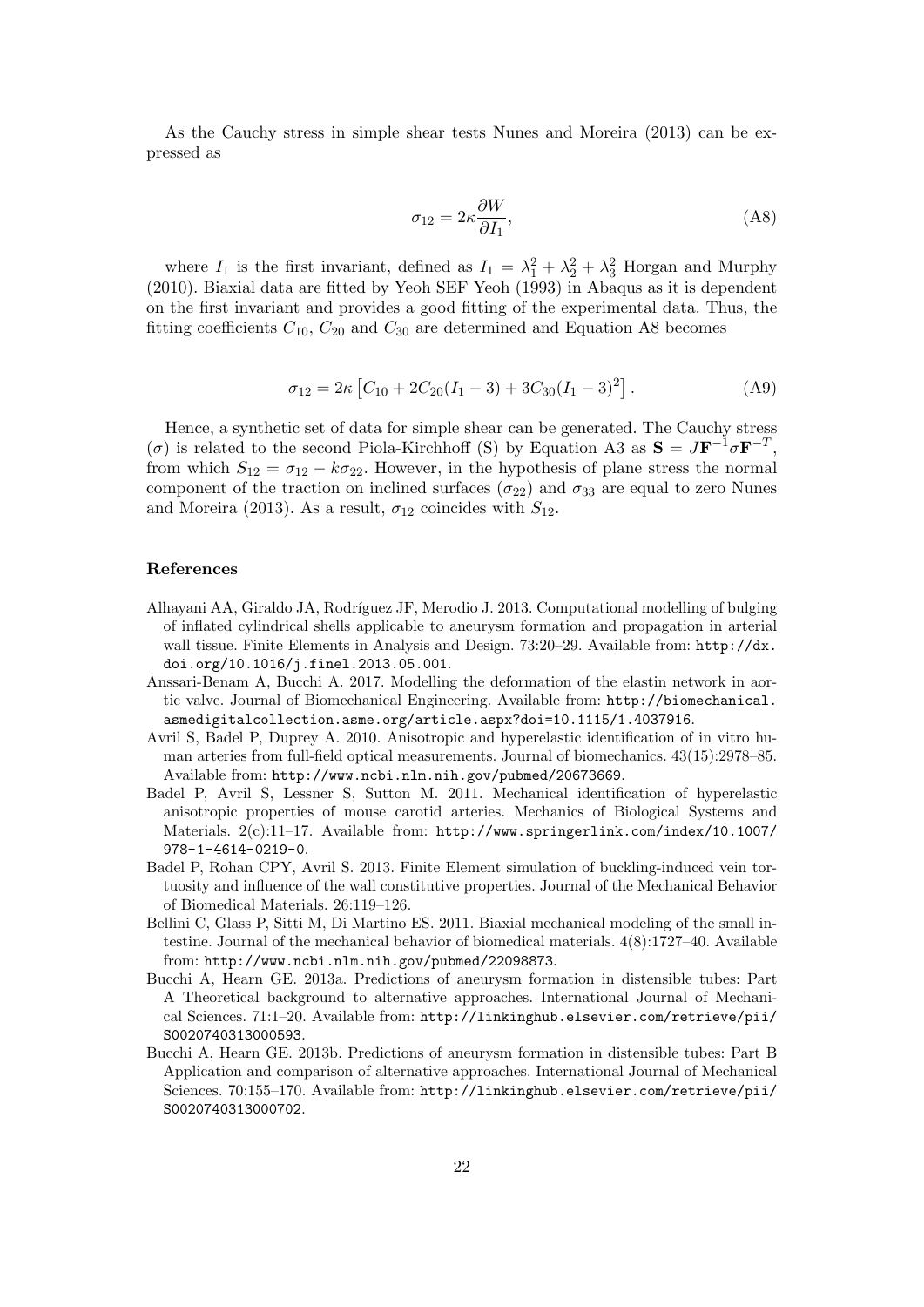- <span id="page-22-9"></span>Chuong CJ, Fung YC. 1986. On Residual Stresses in Arteries. Journal of Biomechanical Engineering. 108(2):189. Available from: [http://biomechanical.asmedigitalcollection.](http://biomechanical.asmedigitalcollection.asme.org/article.aspx?articleid=1397297) [asme.org/article.aspx?articleid=1397297](http://biomechanical.asmedigitalcollection.asme.org/article.aspx?articleid=1397297).
- <span id="page-22-8"></span>Crisfield M. 1981. A fast incremental/iterative solution procedure that handles snap-through. Computers & Structures. 13(1-3):55–62. Available from: [http://www.sciencedirect.com/](http://www.sciencedirect.com/science/article/pii/0045794981901085) [science/article/pii/0045794981901085](http://www.sciencedirect.com/science/article/pii/0045794981901085).
- <span id="page-22-16"></span>Dassault Systèmes S. 2014. Abaqus Analysis User's Guide.
- <span id="page-22-7"></span>de Gelidi S. 2016. Investigation of aneurysm formation : a macro-structural approach [dissertation]. University of Portsmouth. Available from: [https://ethos.bl.uk/OrderDetails.](https://ethos.bl.uk/OrderDetails.do?uin=uk.bl.ethos.714173) [do?uin=uk.bl.ethos.714173](https://ethos.bl.uk/OrderDetails.do?uin=uk.bl.ethos.714173).
- <span id="page-22-14"></span>de Gelidi S, Tozzi G, Bucchi A. 2017. The effect of thickness measurement on numerical arterial models. Materials Science & Engineering C. 76:1205–1215.
- <span id="page-22-1"></span>Delfino a, Stergiopulos N, Moore JE, Meister JJ. 1997. Residual strain effects on the stress field in a thick wall finite element model of the human carotid bifurcation. Journal of biomechanics. 30(8):777–786.
- <span id="page-22-10"></span>Deplano V, Boufi M, Boiron O, Guivier-Curien C, Alimi Y, Bertrand E. 2016. Biaxial tensile tests of the porcine ascending aorta. Journal of Biomechanics. 49:2031–2037.
- <span id="page-22-13"></span>Doyle BJ, Callanan A, McGloughlin TM. 2007. A comparison of modelling techniques for computing wall stress in abdominal aortic aneurysms. Biomedical engineering online. 6:38. Available from: [http://www.pubmedcentral.nih.gov/articlerender.fcgi?artid=](http://www.pubmedcentral.nih.gov/articlerender.fcgi?artid=2169238{&}tool=pmcentrez{&}rendertype=abstract) [2169238{&}tool=pmcentrez{&}rendertype=abstract](http://www.pubmedcentral.nih.gov/articlerender.fcgi?artid=2169238{&}tool=pmcentrez{&}rendertype=abstract).
- <span id="page-22-0"></span>Doyle BJ, Corbett TJ, Callanan A, Walsh MT, Vorp DA, McGloughlin TM. 2009. An experimental and numerical comparison of the rupture locations of an abdominal aortic aneurysm. Journal of endovascular therapy: an official journal of the International Society of Endovascular Specialists. 16(3):322–35. Available from: [http://www.pubmedcentral.nih.](http://www.pubmedcentral.nih.gov/articlerender.fcgi?artid=2795364{&}tool=pmcentrez{&}rendertype=abstract) [gov/articlerender.fcgi?artid=2795364{&}tool=pmcentrez{&}rendertype=abstract](http://www.pubmedcentral.nih.gov/articlerender.fcgi?artid=2795364{&}tool=pmcentrez{&}rendertype=abstract).
- <span id="page-22-12"></span>Drake R, Vogl W, Mitchell A, Gray H. 2010. Gray's anatomy for students. 2nd ed. Philadelphia: Churchill Livingstone.
- <span id="page-22-17"></span>Fan R, Sacks MS. 2014. Simulation of planar soft tissues using a structural constitutive model: Finite element implementation and validation. Journal of Biomechanics. 47(9):2043–2054. Available from: <http://dx.doi.org/10.1016/j.jbiomech.2014.03.014>.
- <span id="page-22-15"></span>Fehervary H, Smoljkic M, Vander Sloten J, Famaey N. 2016. Planar biaxial testing of soft biological tissue: a critical analysis of protocol and fitting process. Journal of the mechanical behavior of biomedical materials. 61:135–151.
- <span id="page-22-6"></span>Fu YB, Pearce SP, Liu KK. 2008. Post-bifurcation analysis of a thin-walled hyperelastic tube under inflation. International Journal of Non-Linear Mechanics. 43(8):697–706.
- <span id="page-22-5"></span>Fu YB, Rogerson G, Zhang Y. 2012. Initiation of aneurysms as a mechanical bifurcation phenomenon. International Journal of Non-Linear Mechanics. 47(2):179–184. Available from: <http://linkinghub.elsevier.com/retrieve/pii/S0020746211000990>.
- <span id="page-22-18"></span>Fung YC. 1993. Biomechanics: Mechanical Properties of Living Tissues. New York: Springer. Available from: <http://books.google.com/books?id=4HaMStTGOHwC{&}pgis=1>.
- <span id="page-22-4"></span>Fung YC, Fronek K, Patitucci P. 1979. Pseudoelasticity of arteries and the choice of its mathematical expression Pseudoelasticity of arteries and the choice of its mathematical expression of Applied Mechanics. The American Physiological Society. 237:H620–H631.
- <span id="page-22-3"></span>Gasser CT, Auer M, Labruto F, Swedenborg J, Roy J. 2010. Biomechanical rupture risk assessment of abdominal aortic aneurysms: model complexity versus predictability of finite element simulations. European journal of vascular and endovascular surgery: the official journal of the European Society for Vascular Surgery. 40(2):176–85. Available from: [http:](http://www.sciencedirect.com/science/article/pii/S1078588410002364) [//www.sciencedirect.com/science/article/pii/S1078588410002364](http://www.sciencedirect.com/science/article/pii/S1078588410002364).
- <span id="page-22-11"></span>Georgakarakos E, Ioannou CV, Kamarianakis Y, Papaharilaou Y, Kostas T, Manousaki E, Katsamouris AN. 2010. The Role of Geometric Parameters in the Prediction of Abdominal Aortic Aneurysm Wall Stress. European Journal of Vascular and Endovascular Surgery. 39(1):42–48. Available from: <http://dx.doi.org/10.1016/j.ejvs.2009.09.026>.

<span id="page-22-2"></span>Giannakoulas G, Giannoglou G, Soulis J, Farmakis T, Papadopoulou S, Parcharidis G, Louri-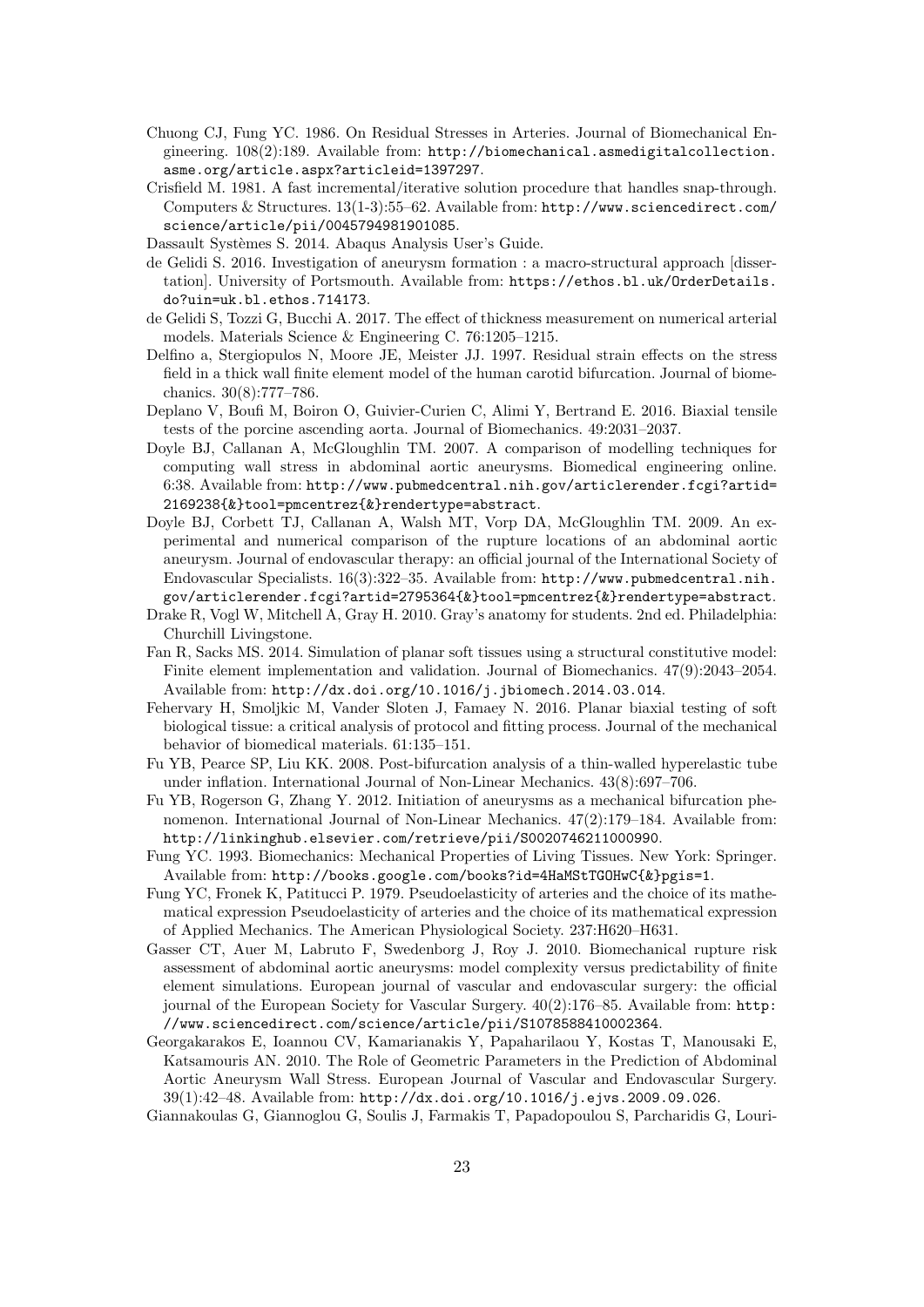das G. 2005. A computational model to predict aortic wall stresses in patients with systolic arterial hypertension. Medical Hypotheses. 65(6):1191–1195.

- <span id="page-23-2"></span>Giannoglou G, Giannakoulas G, Soulis J, Chatzizisis Y, Perdikides T, Melas N, Parcharidis G, Louridas G. 2006. Predicting the Risk of Rupture of Abdominal Aortic Aneurysms by Utilizing Various Geometrical Parameters: Revisiting the Diameter Criterion. Angiology. 57(4):487–494. Available from: [http://ang.sagepub.com/cgi/doi/10.1177/](http://ang.sagepub.com/cgi/doi/10.1177/0003319706290741) [0003319706290741](http://ang.sagepub.com/cgi/doi/10.1177/0003319706290741).
- <span id="page-23-5"></span>Han HC. 2007. A Biomechanical Model of Artery Buckling. Journal of biomechanics. 40(16):3672–3678.
- <span id="page-23-10"></span>Holzapfel GA. 2006. Determination of material models for arterial walls from uniaxial extension tests and histological structure. Journal of theoretical biology. 238(2):290–302. Available from: <http://www.ncbi.nlm.nih.gov/pubmed/16043190>.
- <span id="page-23-7"></span>Holzapfel GA, Gasser CT, Ogden RW. 2000. A new constitutive framework for arterial wall mechanics and a comperative study of material models. Journal of Elasticity. 61:1–48.
- <span id="page-23-3"></span>Holzapfel GA, Gasser CT, Ogden RW. 2004. Comparison of a multi-layer structural model for arterial walls with a fung-type model, and issues of material stability. Journal of biomechanical engineering. 126(April):264–275.
- <span id="page-23-17"></span>Horgan CO, Murphy JG. 2010. Simple shearing of incompressible and slightly compressible isotropic nonlinearly elastic materials. Journal of Elasticity. 98(2):205–221.
- <span id="page-23-12"></span>Horn´y L, Netusil M, Vonavkova T. 2014. Axial prestretch and circumferential distensibility in biomechanics of abdominal aorta. Biomechanics and Modeling in Mechanobiology. 13(4):783–799.
- <span id="page-23-13"></span>Horný L, Žitný R, Chlup H, Macková H. 2006. Identification of the material parameters of an aor- tic wall. Bulletin of Applied Mechanics. 2(8):173–181.
- <span id="page-23-1"></span>Isaksen JG, Bazilevs Y, Kvamsdal T, Zhang Y, Kaspersen JH, Waterloo K, Romner B, Ingebrigtsen T. 2008. Determination of wall tension in cerebral artery aneurysms by numerical simulation. Stroke. 39:3172–3178.
- <span id="page-23-16"></span>Koseki H, Miyata H, Shimo S, Ohno N, Mifune K, Shimano K, Yamamoto K, Nozaki K, Kasuya H, Narumiya S, et al. 2019. Two Diverse Hemodynamic Forces, a Mechanical Stretch and a High Wall Shear Stress, Determine Intracranial Aneurysm Formation. Translational Stroke Research:1–13. Available from: [http://link.springer.com/10.](http://link.springer.com/10.1007/s12975-019-0690-y) [1007/s12975-019-0690-y](http://link.springer.com/10.1007/s12975-019-0690-y).
- <span id="page-23-6"></span>Labrosse MR, Beller CJ, Mesana T, Veinot JP. 2009. Mechanical behavior of human aortas: Experiments, material constants and 3-D finite element modeling including residual stress. Journal of Biomechanics. 42(8):996–1004.
- <span id="page-23-4"></span>Lee AY, Sanyal A, Xiao Y, Shadfan R, Han HC. 2014. Mechanical instability of normal and aneurysmal arteries. Journal of Biomechanics. 47(16):3868–3875. Available from: [http://](http://linkinghub.elsevier.com/retrieve/pii/S0021929014005296) [linkinghub.elsevier.com/retrieve/pii/S0021929014005296](http://linkinghub.elsevier.com/retrieve/pii/S0021929014005296).
- <span id="page-23-0"></span>Ma B, Lu J, Harbaugh RE, Raghavan ML. 2007. Nonlinear anisotropic stress analysis of anatomically realistic cerebral aneurysms. Journal of biomechanical engineering. 129(February 2007):88–96.
- <span id="page-23-8"></span>Maher E, Creane A, Lally C, Kelly DJ. 2012. An anisotropic inelastic constitutive model to describe stress softening and permanent deformation in arterial tissue. Journal of the mechanical behavior of biomedical materials. 12:9–19. Available from: [http://www.ncbi.](http://www.ncbi.nlm.nih.gov/pubmed/22659364) [nlm.nih.gov/pubmed/22659364](http://www.ncbi.nlm.nih.gov/pubmed/22659364).
- <span id="page-23-11"></span>Marlow RS. 2003. A general first-invariant hyperelastic constitutive model. In: Busfield JJC, Muhr AH, editors. Constitutive models for rubber iii. Lisse: Taylor & Francis; p. 157–160.
- <span id="page-23-15"></span>NHS. 2017. Abdominal aortic aneurysm - Treatment. [accessed 2014-10-03]. Available from: <http://www.nhs.uk/Conditions/repairofabdominalaneurysm/Pages/Treatment.aspx>.
- <span id="page-23-14"></span>NHS. 2019. High blood pressure (hypertension). [accessed 2019-06-03]. Available from: [https:](https://www.nhs.uk/conditions/high-blood-pressure-hypertension/) [//www.nhs.uk/conditions/high-blood-pressure-hypertension/](https://www.nhs.uk/conditions/high-blood-pressure-hypertension/).
- <span id="page-23-9"></span>Noordergraaf A. 1956. Physical Basis of Ballistocardiography. S-Gravenhage: Excelsior. Available from: [https://books.google.co.uk/books/about/](https://books.google.co.uk/books/about/Physical{_}Basis{_}of{_}Ballistocardiography.html?id=0uG4GQAACAAJ{&}pgis=1) [Physical{\\_}Basis{\\_}of{\\_}Ballistocardiography.html?id=0uG4GQAACAAJ{&}pgis=1](https://books.google.co.uk/books/about/Physical{_}Basis{_}of{_}Ballistocardiography.html?id=0uG4GQAACAAJ{&}pgis=1).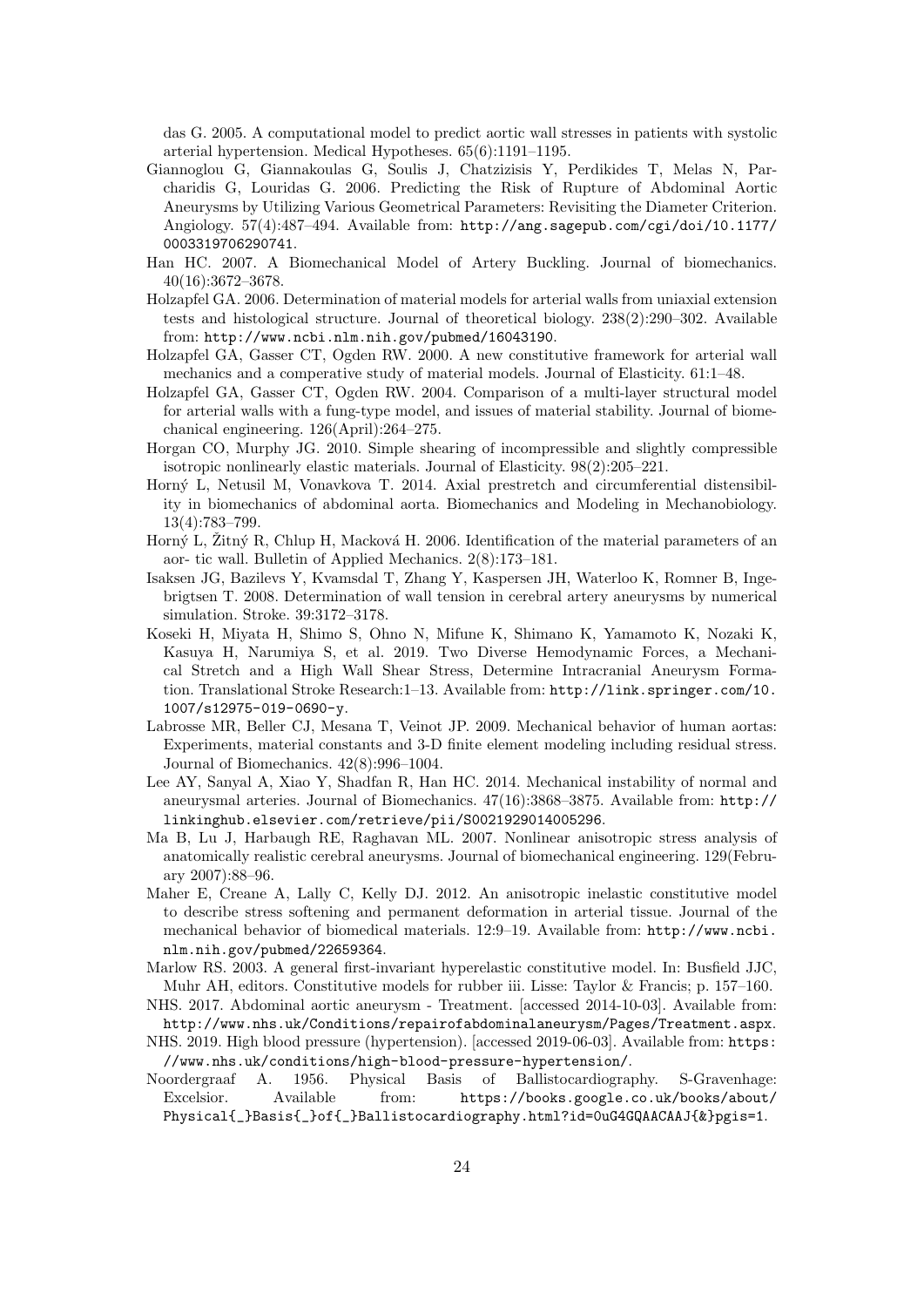- <span id="page-24-17"></span>Nunes LCS, Moreira DC. 2013. Simple shear under large deformation: Experimental and theoretical analyses. European Journal of Mechanics, A/Solids. 42:315–322. Available from: <http://dx.doi.org/10.1016/j.euromechsol.2013.07.002>.
- <span id="page-24-9"></span>Ogden RW. 1972. Large deformation isotropic elasticity - on the correlation of theory and experiment for incompressible rubberlike solids. Royal society. 326(1567):565–584.
- <span id="page-24-16"></span>Ogden RW. 1997. Non-linear Elastic Deformations. Dover Publications. Available from: [https:](https://books.google.com/books?id=gPUMmyYdNIgC{&}pgis=1) [//books.google.com/books?id=gPUMmyYdNIgC{&}pgis=1](https://books.google.com/books?id=gPUMmyYdNIgC{&}pgis=1).
- <span id="page-24-8"></span>Pandit A, Lu X, Wang C, Kassab GS. 2005. Biaxial elastic material properties of porcine coronary media and adventitia. American journal of physiology Heart and circulatory physiology. 288(6):H2581–H2587. Available from: <http://www.ncbi.nlm.nih.gov/pubmed/15792993>.
- <span id="page-24-13"></span>Public Health England. 2019. AAA screening annual data published for 2017 to 2018. [accessed 2019-06-03]. Available from: [https://phescreening.blog.gov.uk/2019/01/31/](https://phescreening.blog.gov.uk/2019/01/31/aaa-screening-annual-data-published-for-2018-to-2018/) [aaa-screening-annual-data-published-for-2018-to-2018/](https://phescreening.blog.gov.uk/2019/01/31/aaa-screening-annual-data-published-for-2018-to-2018/).
- <span id="page-24-10"></span>Rachev A. 2009. A theoretical study of mechanical stability of arteries. Journal of biomechanical engineering. 131(5):051006 1–10.
- <span id="page-24-0"></span>Raghavan ML, Vorp DA. 2000. Toward a biomechanical tool to evaluate rupture potential of abdominal aortic aneurysm : identification of a finite strain constitutive model and evaluation of its applicability. Journal of Biomechanics. 33:475–482.
- <span id="page-24-6"></span>Ramachandran M, Laakso A, Harbaugh RE, Raghavan ML. 2012. On the role of modeling choices in estimation of cerebral aneurysm wall tension. Journal of Biomechanics. 45(16):2914–2919.
- <span id="page-24-7"></span>Riks E. 1979. An incremental approach to the solution of snapping and buckling problems. International Journal of Solids and Structures. 15(7):529 – 551.
- <span id="page-24-5"></span>Rodríguez JF, Merodio J. 2011. A new derivation of the bifurcation conditions of inflated cylindrical membranes of elastic material under axial loading. Application to aneurysm formation. Mechanics Research Communications. 38(3):203–210. Available from: [http://](http://www.sciencedirect.com/science/article/pii/S0093641311000309) [www.sciencedirect.com/science/article/pii/S0093641311000309](http://www.sciencedirect.com/science/article/pii/S0093641311000309).
- <span id="page-24-4"></span>Rodríguez JF, Ruiz C, Doblaré M, Holzapfel GA. 2008. Mechanical stresses in abdominal aortic aneurysms: influence of diameter, asymmetry, and material anisotropy. Journal of biomechanical engineering. 130(2):021023 1–10.
- <span id="page-24-3"></span>Schmidt T, Pandya D, Balzani D. 2015. Influence of isotropic and anisotropic material models on the mechanical response in arterial walls as a result of supra-physiological loadings. Mechanics Research Communications. 64:29–37. Available from: [http://linkinghub.](http://linkinghub.elsevier.com/retrieve/pii/S009364131400158X) [elsevier.com/retrieve/pii/S009364131400158X](http://linkinghub.elsevier.com/retrieve/pii/S009364131400158X).
- <span id="page-24-12"></span>Schulze-Bauer CaJ, Holzapfel GA. 2003. Determination of constitutive equations for human arteries from clinical data. Journal of biomechanics.  $36(2)$ :165–9. Available from: [http:](http://www.ncbi.nlm.nih.gov/pubmed/12547353) [//www.ncbi.nlm.nih.gov/pubmed/12547353](http://www.ncbi.nlm.nih.gov/pubmed/12547353).
- <span id="page-24-11"></span>Schulze-Bauer CaJ, Regitnig P, Holzapfel GA. 2002. Mechanics of the human femoral adventitia including the high-pressure response. American journal of physiology Heart and circulatory physiology. 282(6):H2427–H2440.
- <span id="page-24-1"></span>Scotti CM, Jimenez J, Muluk SC, Finol EA. 2008. Wall stress and flow dynamics in abdominal aortic aneurysms: finite element analysis vs. fluid-structure interaction. Computer methods in biomechanics and biomedical engineering.  $11(3):301-322$ . Available from:  $http://www.$ [ncbi.nlm.nih.gov/pubmed/18568827](http://www.ncbi.nlm.nih.gov/pubmed/18568827).
- <span id="page-24-2"></span>Shang EK, Nathan DP, Woo EY, Fairman RM, Wang GJ, Gorman RC, Gorman JH, Jackson BM. 2015. Local wall thickness in finite element models improves prediction of abdominal aortic aneurysm growth. Journal of Vascular Surgery. 61(1):217–223. Available from: <http://dx.doi.org/10.1016/j.jvs.2013.08.032>.
- <span id="page-24-14"></span>Signorelli F, Sela S, Gesualdo L, Chevrel S, Tollet F, Pailler-Mattei C, Tacconi L, Turjman F, Vacca A, Schul DB. 2018. Hemodynamic Stress, Inflammation, and Intracranial Aneurysm Development and Rupture: A Systematic Review. World Neurosurgery. 115:234–244.
- <span id="page-24-15"></span>Sommer G, Sherifova S, Oberwalder PJ, Dapunt OE, Ursomanno PA, DeAnda A, Griffith BE, Holzapfel GA. 2016. Mechanical strength of aneurysmatic and dissected human thoracic aortas at different shear loading modes. Journal of Biomechanics. 49(12):2374–2382. Available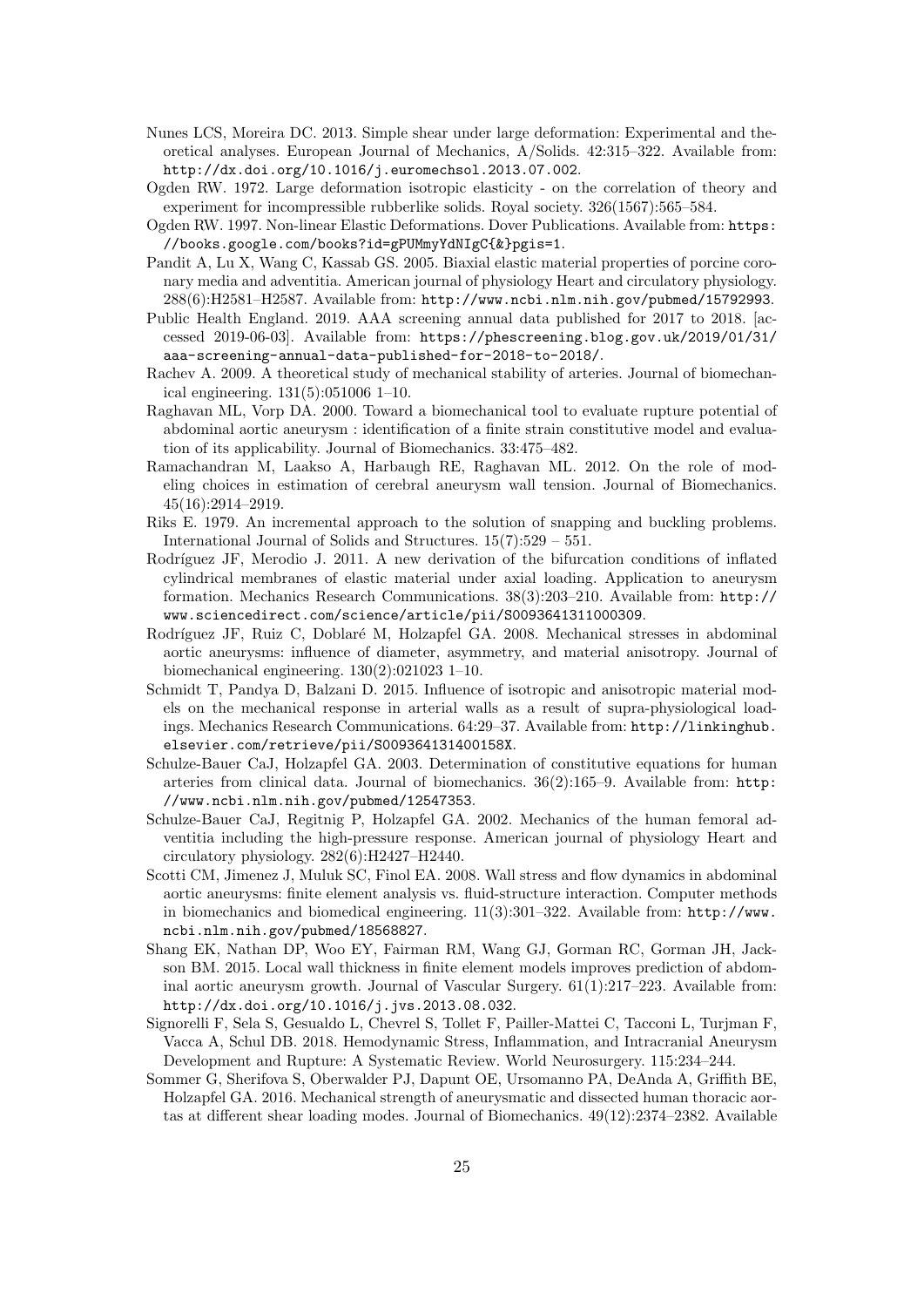from: <http://linkinghub.elsevier.com/retrieve/pii/S0021929016302238>.

- <span id="page-25-7"></span>Sun W, Sacks MS. 2005. Finite element implementation of a generalized Fung-elastic constitutive model for planar soft tissues. Biomechanics and modeling in mechanobiology. 4(2- 3):190–199. Available from: <http://www.ncbi.nlm.nih.gov/pubmed/16075264>.
- <span id="page-25-2"></span>Sun W, Sacks MS, Scott MJ. 2005. Effects of Boundary Conditions on the Estimation of the Planar Biaxial Mechanical Properties of Soft Tissues. Journal of Biomechanical Engineering. 127:709 – 715. Available from: [http://biomechanical.asmedigitalcollection.](http://biomechanical.asmedigitalcollection.asme.org/article.aspx?articleid=1414532) [asme.org/article.aspx?articleid=1414532](http://biomechanical.asmedigitalcollection.asme.org/article.aspx?articleid=1414532).
- <span id="page-25-4"></span>Takizawa K, Christopher J, Tezduyar TE, Sathe S. 2010. Spacetime finite element computation of arterial fluidstructure interactions with patient-specific data. International Journal for Numerical Methods in Biomedical Engineering. 26:101–116. Available from: <http://onlinelibrary.wiley.com/doi/10.1002/cnm.1494/full>.
- <span id="page-25-3"></span>Vaishnav RN, Vossoughi J. 1987. Residual stress and strain in aortic segments. Journal of Biomechanics. 20(3):235–239. Available from: [http://www.sciencedirect.com/science/](http://www.sciencedirect.com/science/article/pii/0021929087902909) [article/pii/0021929087902909](http://www.sciencedirect.com/science/article/pii/0021929087902909).
- <span id="page-25-9"></span>Vande Geest JP, Sacks MS, Vorp DA. 2006. The effects of aneurysm on the biaxial mechanical behavior of human abdominal aorta. Journal of biomechanics. 39(7):1324–1334. Available from: <http://www.ncbi.nlm.nih.gov/pubmed/15885699>.
- <span id="page-25-11"></span>Vossoughi J, Tözeren A. 1998. Determination of an effective shear modulus of aorta. Russian Journal of Biomechanics. 12:20–36.
- <span id="page-25-10"></span>Vychytil J, Moravec F, Kochová P, Kuncová J, Švíglerová J. 2010. Modelling of the mechanical behaviour of porcine carotid artery undergoing inflation-deflation test. Applied and computational mechanics. 4:251–262. Available from: [https://otik.uk.zcu.cz/handle/11025/](https://otik.uk.zcu.cz/handle/11025/1405) [1405](https://otik.uk.zcu.cz/handle/11025/1405).
- <span id="page-25-0"></span>Wang DHJ, Makaroun MS, Webster MW, Vorp DA. 2002. Effect of intraluminal thrombus on wall stress in patient-specific models of abdominal aortic aneurysm. Journal of vascular surgery.  $36(3):598-604$ .
- <span id="page-25-6"></span>Wang JJ, Parker KH. 2004. Wave propagation in a model of the arterial circulation. Journal of biomechanics. 37(4):457–70. Available from: [http://www.ncbi.nlm.nih.gov/pubmed/](http://www.ncbi.nlm.nih.gov/pubmed/14996557) [14996557](http://www.ncbi.nlm.nih.gov/pubmed/14996557).
- <span id="page-25-1"></span>Wang X, Li X. 2011. Fluid-structure interaction based study on the physiological factors affecting the behaviors of stented and non-stented thoracic aortic aneurysms. Journal of Biomechanics.  $44(12):2177-2184$ . Available from:  $http://dx.doi.org/10.1016/i$ . [jbiomech.2011.06.020](http://dx.doi.org/10.1016/j.jbiomech.2011.06.020).
- <span id="page-25-5"></span>Westerhof N, Bosman F, De Vries CJ, Noordergraaf A. 1969. Analog studies of the human systemic arterial tree. Journal of Biomechanics. 2(2):121–143. Available from: [http://www.](http://www.jbiomech.com/article/0021929069900244/fulltext) [jbiomech.com/article/0021929069900244/fulltext](http://www.jbiomech.com/article/0021929069900244/fulltext).
- <span id="page-25-8"></span>Yeoh OH. 1993. Some forms of the strain energy function for rubber. Rubber Chemistry and Technology. 66:754–771.
- <span id="page-25-12"></span>Zhou J, Fung YC. 1997. The degree of nonlinearity and anisotropy of blood vessel elasticity. Proceedings of the National Academy of Sciences of the United States of America. 94(26):14255–14260.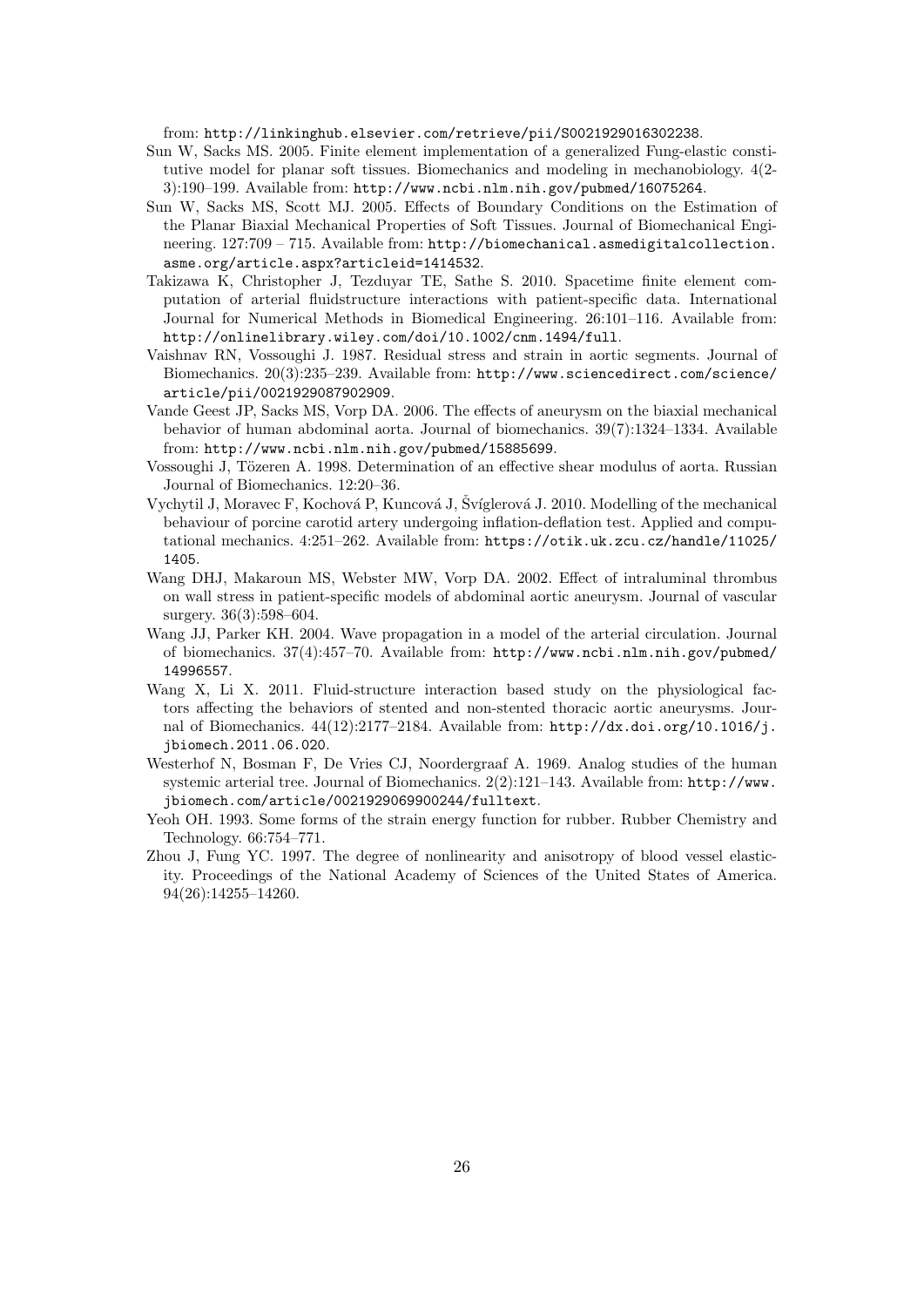List of Figures